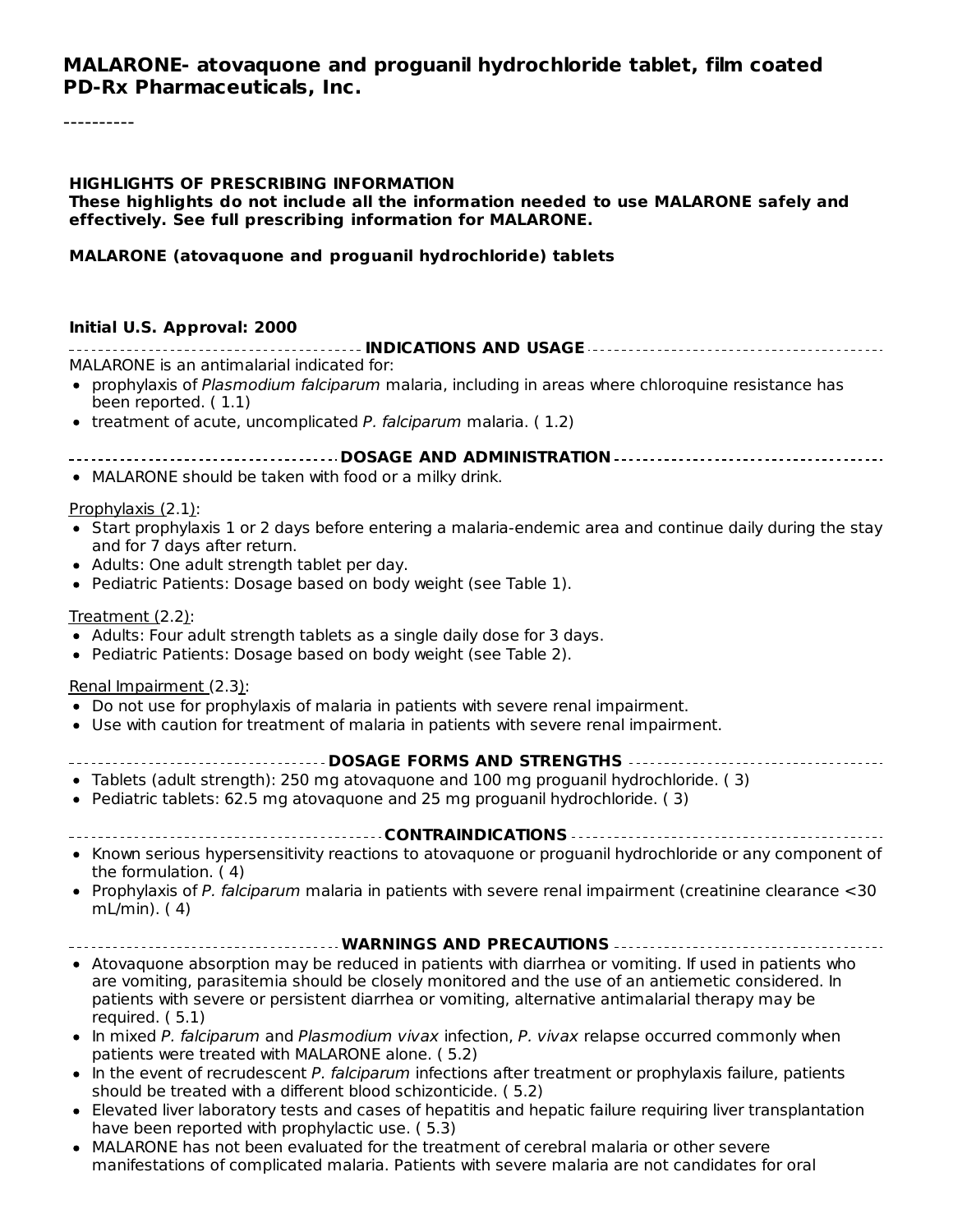#### **ADVERSE REACTIONS** Prophylaxis: Common adverse reactions (≥4%) in adults were diarrhea, dreams, oral ulcers, and headache; these events occurred in a similar or lower proportion of subjects receiving MALARONE than an active comparator. Common adverse reactions (≥5%) in pediatric patients included abdominal pain, headache, cough, and vomiting. ( 6.1)

Treatment: Common adverse reactions (≥5%) in adolescents and adults were abdominal pain, nausea, vomiting, headache, diarrhea, asthenia, anorexia, and dizziness. Common adverse reactions (≥6%) in pediatric patients included vomiting, pruritus, and diarrhea. ( 6.1)

#### **To report SUSPECTED ADVERSE REACTIONS, contact GlaxoSmithKline at 1-888-825-5249 or FDA at 1-800-FDA-1088 or www.fda.gov/medwatch.**

- **DRUG INTERACTIONS**
- Administration with rifampin or rifabutin is known to reduce atovaquone concentrations; concomitant use with MALARONE is not recommended. ( 7.1)
- Proguanil may potentiate anticoagulant effect of warfarin and other coumarin-based anticoagulants. Caution advised when initiating or withdrawing MALARONE in patients on anticoagulants; coagulation tests should be closely monitored. ( 7.2)
- Tetracycline may reduce atovaquone concentrations; parasitemia should be closely monitored. ( 7.3)

**USE IN SPECIFIC POPULATIONS** Renal impairment: contraindicated for prophylaxis of P. falciparum malaria in patients with severe renal impairment. ( 8.6)

#### **See 17 for PATIENT COUNSELING INFORMATION.**

**Revised: 4/2022**

#### **FULL PRESCRIBING INFORMATION: CONTENTS\* 1 INDICATIONS AND USAGE**

- 1.1 Prevention of Malaria
- 1.2 Treatment of Malaria

### **2 DOSAGE AND ADMINISTRATION**

- 2.1 Prevention of Malaria
- 2.2 Treatment of Acute Malaria
- 2.3 Renal Impairment

### **3 DOSAGE FORMS AND STRENGTHS**

#### **4 CONTRAINDICATIONS**

### **5 WARNINGS AND PRECAUTIONS**

- 5.1 Vomiting and Diarrhea
- 5.2 Relapse of Infection
- 5.3 Hepatotoxicity
- 5.4 Severe or Complicated Malaria

### **6 ADVERSE REACTIONS**

- 6.1 Clinical Trials Experience
- 6.2 Postmarketing Experience

### **7 DRUG INTERACTIONS**

- 7.1 Rifampin/Rifabutin
- 7.2 Anticoagulants
- 7.3 Tetracycline
- 7.4 Metoclopramide
- 7.5 Indinavir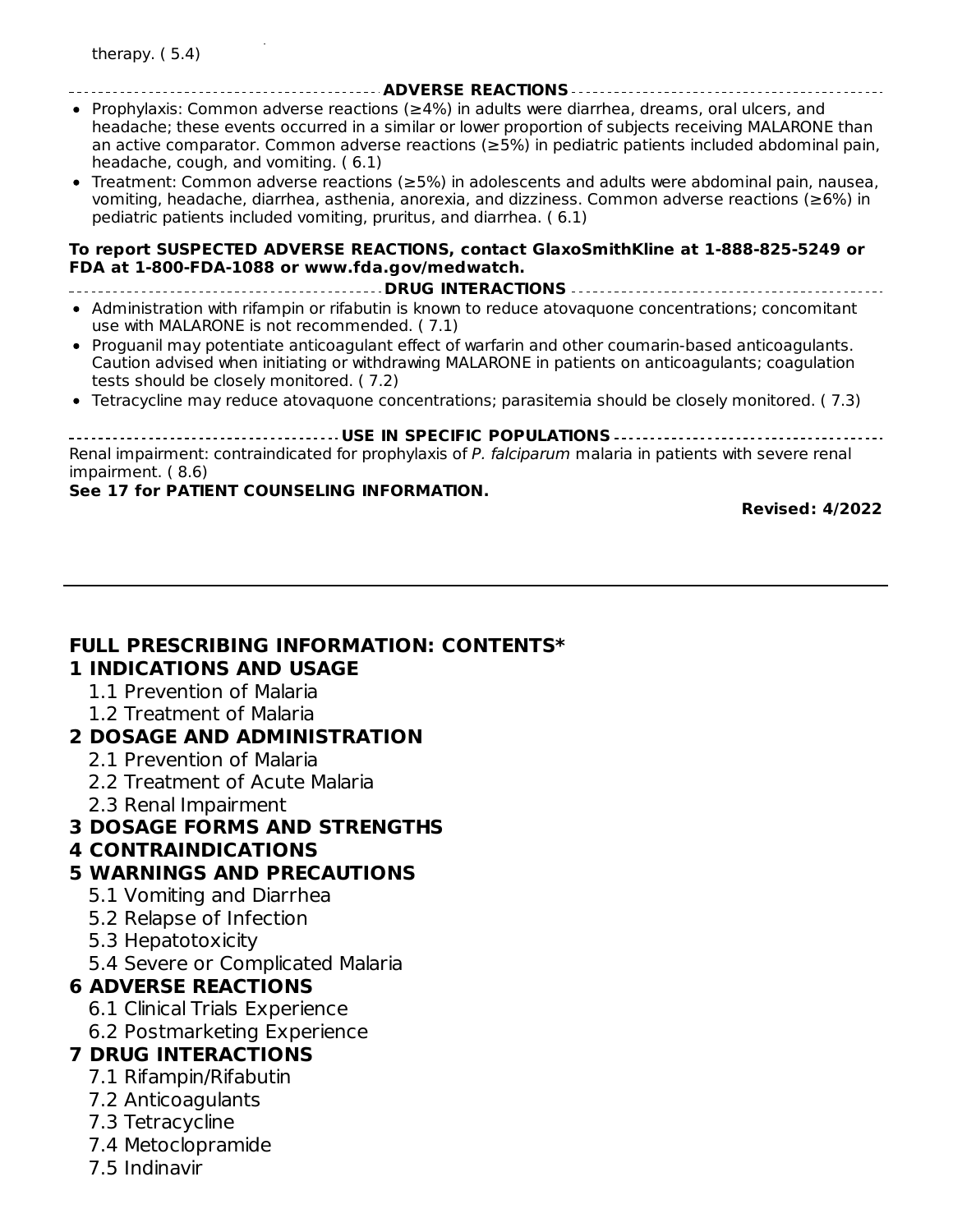### **8 USE IN SPECIFIC POPULATIONS**

- 8.1 Pregnancy
- 8.2 Lactation
- 8.4 Pediatric Use
- 8.5 Geriatric Use
- 8.6 Renal Impairment
- 8.7 Hepatic Impairment

# **10 OVERDOSAGE**

### **11 DESCRIPTION**

## **12 CLINICAL PHARMACOLOGY**

- 12.1 Mechanism of Action
- 12.2 Pharmacodynamics
- 12.3 Pharmacokinetics
- 12.4 Microbiology

# **13 NONCLINICAL TOXICOLOGY**

- 13.1 Carcinogenesis, Mutagenesis, Impairment of Fertility
- 13.2 Animal Toxicology and/or Pharmacology

### **14 CLINICAL STUDIES**

- 14.1 Prevention of P. falciparum Malaria
- 14.2 Treatment of Acute, Uncomplicated P. falciparum Malaria Infections

# **16 HOW SUPPLIED/STORAGE AND HANDLING**

### **17 PATIENT COUNSELING INFORMATION**

\* Sections or subsections omitted from the full prescribing information are not listed.

### **FULL PRESCRIBING INFORMATION**

# **1 INDICATIONS AND USAGE**

### **1.1 Prevention of Malaria**

MALARONE is indicated for the prophylaxis of Plasmodium falciparum malaria, including in areas where chloroquine resistance has been reported.

### **1.2 Treatment of Malaria**

MALARONE is indicated for the treatment of acute, uncomplicated P. falciparum malaria. MALARONE has been shown to be effective in regions where the drugs chloroquine, halofantrine, mefloquine, and amodiaquine may have unacceptable failure rates, presumably due to drug resistance.

# **2 DOSAGE AND ADMINISTRATION**

The daily dose should be taken at the same time each day with food or a milky drink. In the event of vomiting within 1 hour after dosing, a repeat dose should be taken.

MALARONE may be crushed and mixed with condensed milk just prior to administration to patients who may have difficulty swallowing tablets.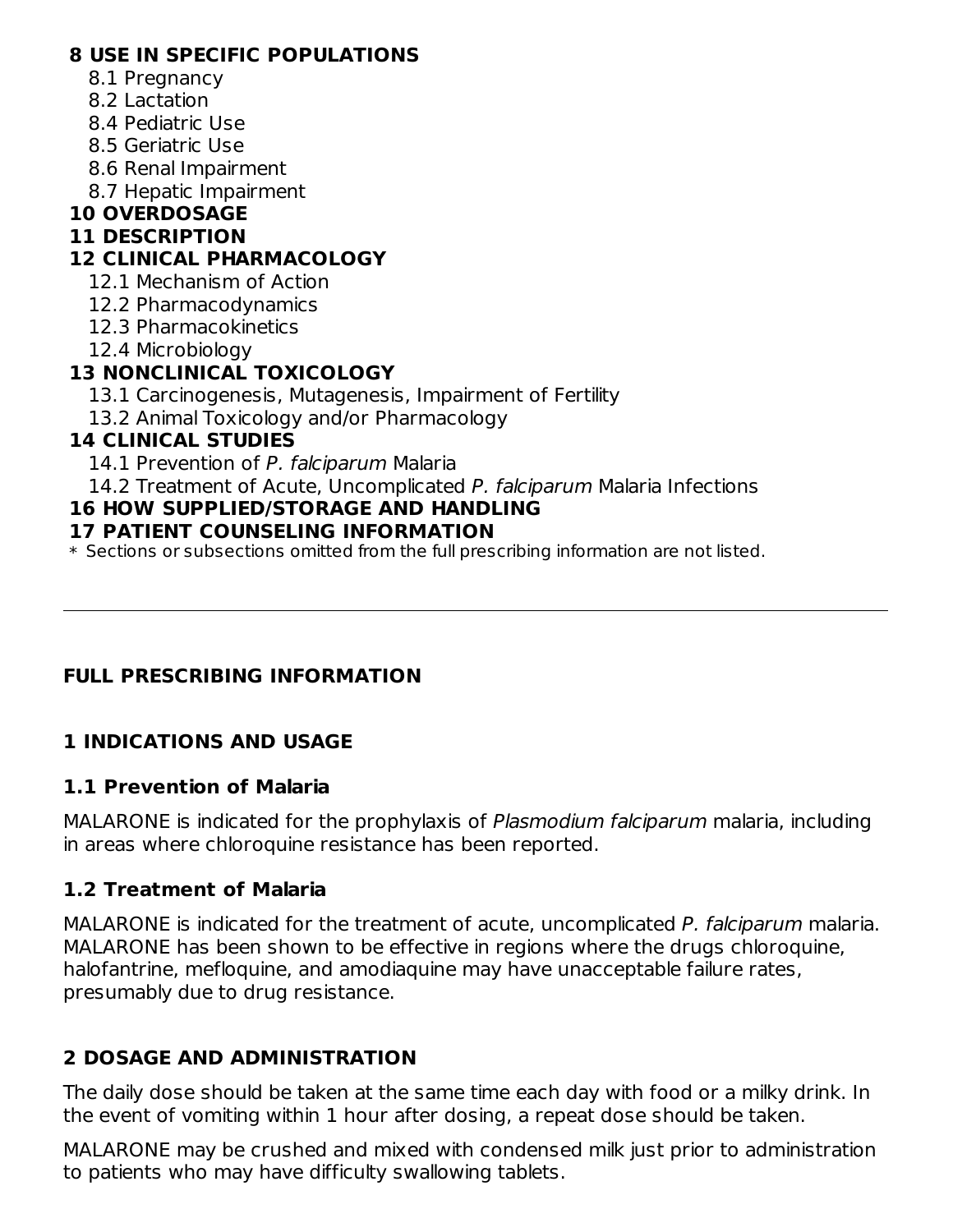### **2.1 Prevention of Malaria**

Start prophylactic treatment with MALARONE 1 or 2 days before entering a malariaendemic area and continue daily during the stay and for 7 days after return.

### **Adults**

One MALARONE tablet (adult strength = 250 mg atovaquone/100 mg proguanil hydrochloride) per day.

#### Pediatric Patients

The dosage for prevention of malaria in pediatric patients is based upon body weight ( Table 1).

| Weight  <br>(kg) | Atovaguone/<br><b>Proguanil HCI</b><br><b>Total Daily Dose</b> | <b>Dosage Regimen</b>                                     |
|------------------|----------------------------------------------------------------|-----------------------------------------------------------|
| $ 11-20 $        | 62.5 mg/25 mg                                                  | 1 MALARONE pediatric tablet daily                         |
| $21-30$          | 125 mg/50 mg                                                   | 2 MALARONE pediatric tablets as a single daily dose       |
| $31-40$          | 187.5 mg/75 mg                                                 | 3 MALARONE pediatric tablets as a single daily dose       |
| >40              | 250 mg/100 mg                                                  | 1 MALARONE tablet (adult strength) as a single daily dose |

# **Table 1. Dosage for Prevention of Malaria in Pediatric Patients**

### **2.2 Treatment of Acute Malaria**

**Adults** 

Four MALARONE tablets (adult strength; total daily dose 1 g atovaquone/400 mg proguanil hydrochloride) as a single daily dose for 3 consecutive days.

### Pediatric Patients

The dosage for treatment of acute malaria in pediatric patients is based upon body weight ( Table 2).

| Weight<br>(kg) | Atovaguone/<br><b>Proguanil HCI</b><br><b>Total Daily</b><br><b>Dose</b> | <b>Dosage Regimen</b>                                                    |
|----------------|--------------------------------------------------------------------------|--------------------------------------------------------------------------|
| $5 - 8$        |                                                                          | 125 mg/50 mg  2 MALARONE pediatric tablets daily for 3 consecutive days  |
| $9-10$         |                                                                          | 187.5 mg/75 mg 3 MALARONE pediatric tablets daily for 3 consecutive days |
| $11-20$        |                                                                          | 1 MALARONE tablet (adult strength) daily for 3 consecutive               |
|                | $250 \text{ mg}/100 \text{ mg}$ days                                     |                                                                          |
| 21-30          |                                                                          | 2 MALARONE tablets (adult strength) as a single daily dose for           |
|                |                                                                          | 500 mg/200 mg 3 consecutive days                                         |
| 31-40          |                                                                          | 3 MALARONE tablets (adult strength) as a single daily dose for           |
|                |                                                                          | 750 mg/300 mg 3 consecutive days                                         |
| >40            |                                                                          | 4 MALARONE tablets (adult strength) as a single daily dose for $\mid$    |

### **Table 2. Dosage for Treatment of Acute Malaria in Pediatric Patients**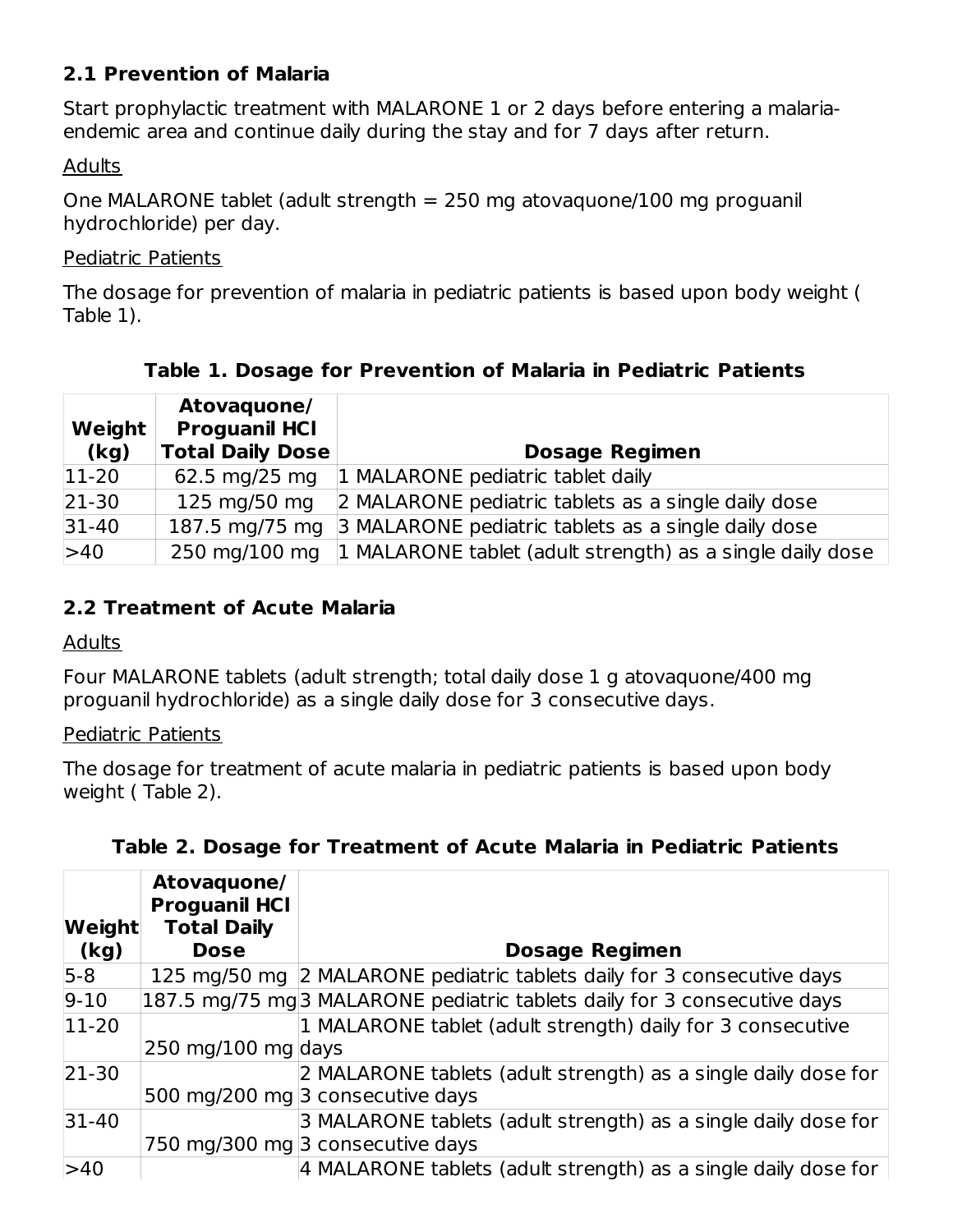## **2.3 Renal Impairment**

Do not use MALARONE for malaria prophylaxis in patients with severe renal impairment (creatinine clearance <30 mL/min) [see Contraindications ( 4.2)] . Use with caution for the treatment of malaria in patients with severe renal impairment, only if the benefits of the 3-day treatment regimen outweigh the potential risks associated with increased drug exposure. No dosage adjustments are needed in patients with mild (creatinine clearance 50 to 80 mL/min) or moderate (creatinine clearance 30 to 50 mL/min) renal impairment. [See Clinical Pharmacology ( 12.3).]

# **3 DOSAGE FORMS AND STRENGTHS**

Each MALARONE tablet (adult strength) contains 250 mg atovaquone and 100 mg proguanil hydrochloride. MALARONE tablets are pink, film-coated, round, biconvex tablets engraved with "GX CM3" on one side.

Each MALARONE pediatric tablet contains 62.5 mg atovaquone and 25 mg proguanil hydrochloride. MALARONE pediatric tablets are pink, film-coated, round, biconvex tablets engraved with "GX CG7" on one side.

# **4 CONTRAINDICATIONS**

- MALARONE is contraindicated in individuals with known hypersensitivity reactions (e.g., anaphylaxis, erythema multiforme or Stevens-Johnson syndrome, angioedema, vasculitis) to atovaquone or proguanil hydrochloride or any component of the formulation.
- MALARONE is contraindicated for prophylaxis of P. falciparum malaria in patients with severe renal impairment (creatinine clearance <30 mL/min) because of pancytopenia in patients with severe renal impairment treated with proguanil [see Use in Specific Populations ( 8.6), Clinical Pharmacology ( 12.3)] .

# **5 WARNINGS AND PRECAUTIONS**

# **5.1 Vomiting and Diarrhea**

Absorption of atovaquone may be reduced in patients with diarrhea or vomiting. If MALARONE is used in patients who are vomiting, parasitemia should be closely monitored and the use of an antiemetic considered. [See Dosage and Administration ( 2).] Vomiting occurred in up to 19% of pediatric patients given treatment doses of MALARONE. In the controlled clinical trials, 15.3% of adults received an antiemetic when they received atovaquone/proguanil and 98.3% of these patients were successfully treated. In patients with severe or persistent diarrhea or vomiting, alternative antimalarial therapy may be required.

# **5.2 Relapse of Infection**

In mixed P. falciparum and Plasmodium vivax infections, P. vivax parasite relapse occurred commonly when patients were treated with MALARONE alone.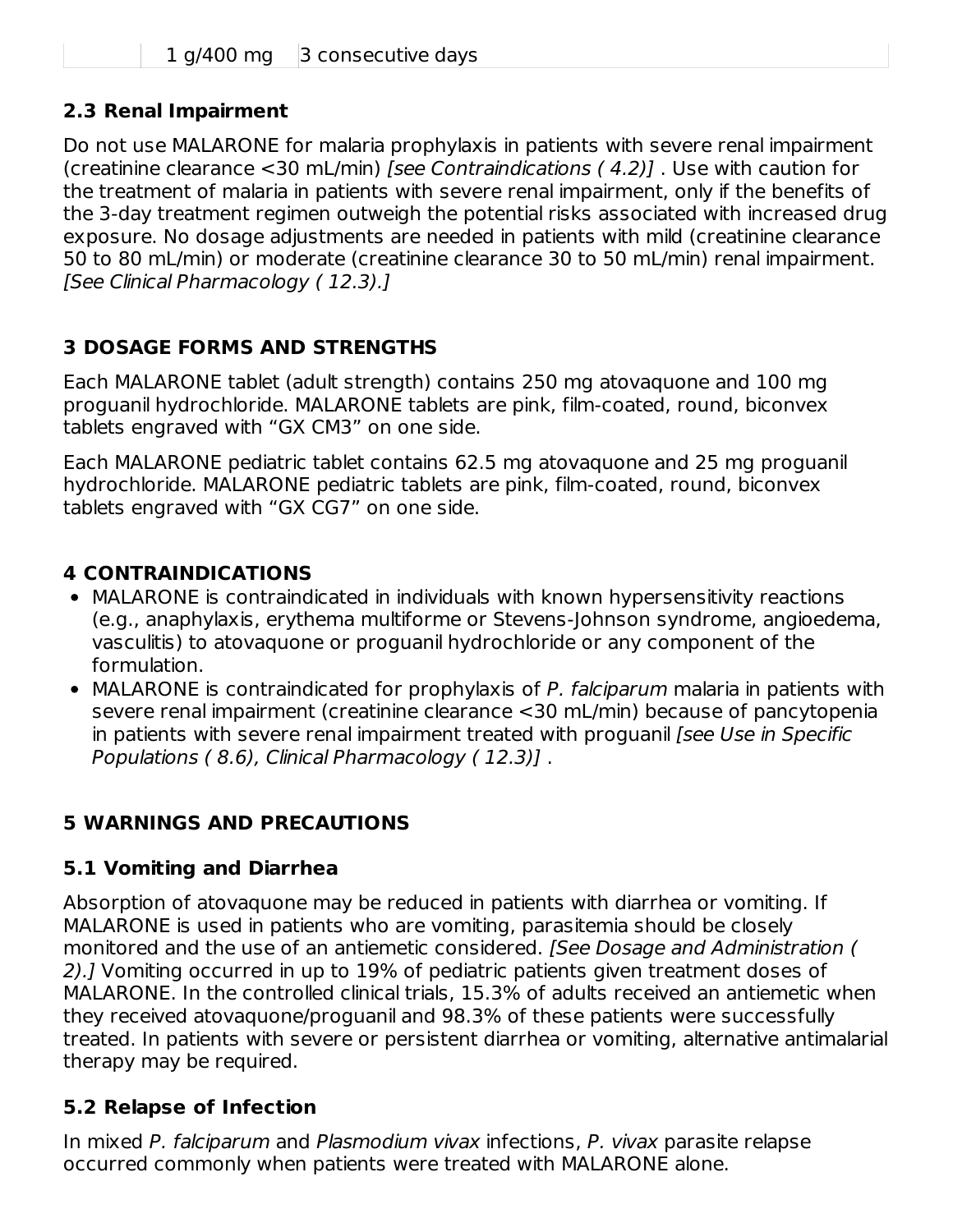In the event of recrudescent P. falciparum infections after treatment with MALARONE or failure of chemoprophylaxis with MALARONE, patients should be treated with a different blood schizonticide.

# **5.3 Hepatotoxicity**

Elevated liver laboratory tests and cases of hepatitis and hepatic failure requiring liver transplantation have been reported with prophylactic use of MALARONE.

# **5.4 Severe or Complicated Malaria**

MALARONE has not been evaluated for the treatment of cerebral malaria or other severe manifestations of complicated malaria, including hyperparasitemia, pulmonary edema, or renal failure. Patients with severe malaria are not candidates for oral therapy.

# **6 ADVERSE REACTIONS**

# **6.1 Clinical Trials Experience**

Because clinical trials are conducted under widely varying conditions, adverse reaction rates observed in the clinical trials of a drug cannot be directly compared with rates in the clinical trials of another drug and may not reflect the rates observed in practice.

Because MALARONE contains atovaquone and proguanil hydrochloride, the type and severity of adverse reactions associated with each of the compounds may be expected. The lower prophylactic doses of MALARONE were better tolerated than the higher treatment doses.

# Prophylaxis of P. falciparum Malaria

In 3 clinical trials (2 of which were placebo-controlled) 381 adults (mean age: 31 years) received MALARONE for the prophylaxis of malaria; the majority of adults were black (90%) and 79% were male. In a clinical trial for the prophylaxis of malaria, 125 pediatric patients (mean age: 9 years) received MALARONE; all subjects were black and 52% were male. Adverse experiences reported in adults and pediatric patients considered attributable to therapy occurred in similar proportions of subjects receiving MALARONE or placebo in all studies. Prophylaxis with MALARONE was discontinued prematurely due to a treatment-related adverse experience in 3 of 381 (0.8%) adults and 0 of 125 pediatric patients.

In a placebo-controlled study of malaria prophylaxis with MALARONE involving 330 pediatric patients (aged 4 to 14 years) in Gabon, a malaria-endemic area, the safety profile of MALARONE was consistent with that observed in the earlier prophylactic studies in adults and pediatric patients. The most common treatment-emergent adverse events with MALARONE were abdominal pain (13%), headache (13%), and cough (10%). Abdominal pain (13% vs. 8%) and vomiting (5% vs. 3%) were reported more often with MALARONE than with placebo. No patient withdrew from the study due to an adverse experience with MALARONE. No routine laboratory data were obtained during this study.

Non-immune travelers visiting a malaria-endemic area received MALARONE ( $n = 1,004$ ) for prophylaxis of malaria in 2 active-controlled clinical trials. In one study ( $n = 493$ ), the mean age of subjects was 33 years and 53% were male; 90% of subjects were white, 6% of subjects were black, and the remaining were of other racial/ethnic groups. In the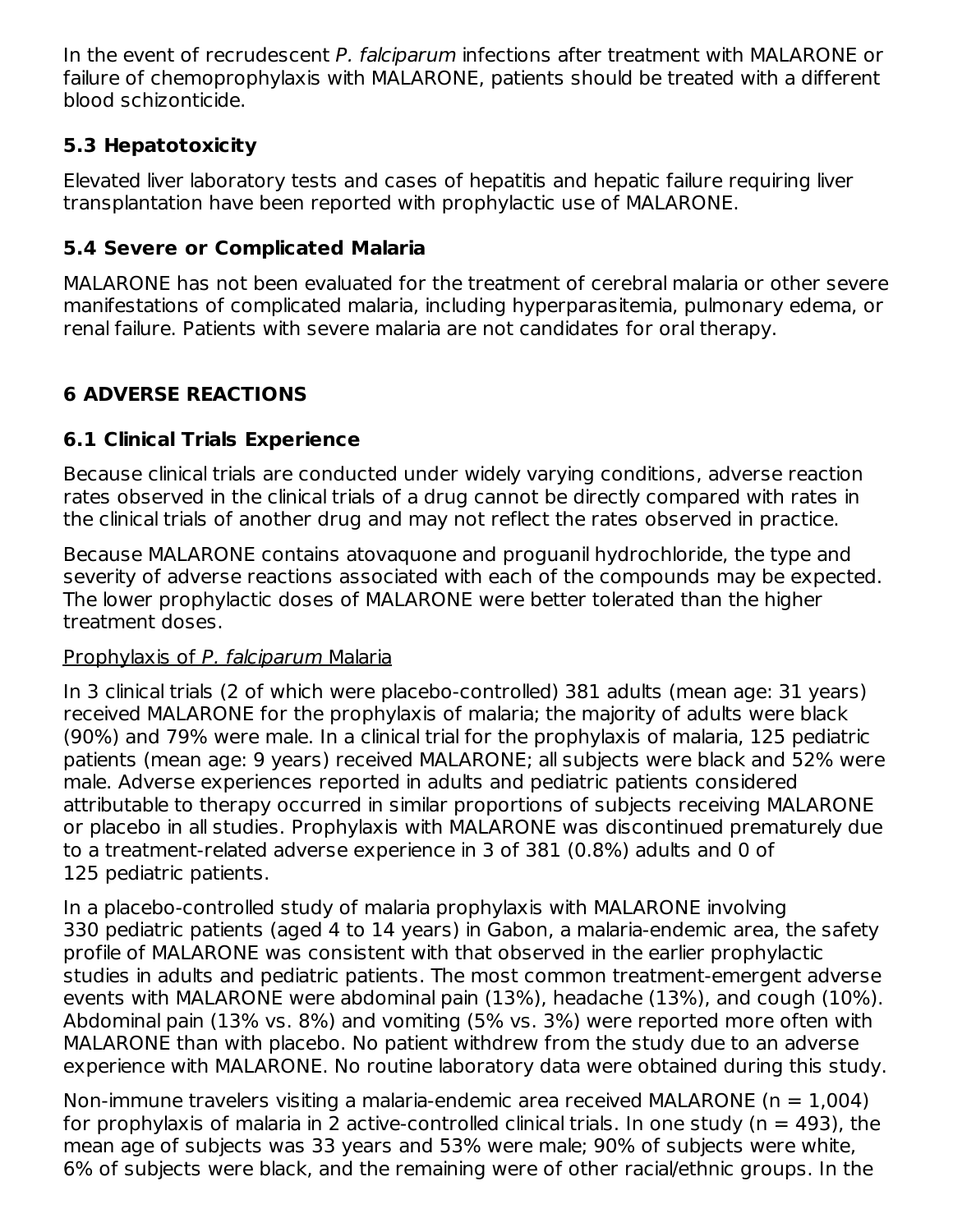other study ( $n = 511$ ), the mean age of subjects was 36 years and 51% were female; the majority of subjects (97%) were white. Adverse experiences occurred in a similar or lower proportion of subjects receiving MALARONE than an active comparator ( Table 3). Fewer neuropsychiatric adverse experiences occurred in subjects who received MALARONE than mefloquine. Fewer gastrointestinal adverse experiences occurred in subjects receiving MALARONE than chloroquine/proguanil. Compared with active comparator drugs, subjects receiving MALARONE had fewer adverse experiences overall that were attributed to prophylactic therapy ( Table 3). Prophylaxis with MALARONE was discontinued prematurely due to a treatment-related adverse experience in 7 of 1,004 travelers.

|                                     | Percent of Subjects with Adverse Experiences a<br>(Percent of Subjects with Adverse Experiences Attributable<br>to Therapy) |                                                       |    |                                                         |                |                                                       |                |                                                                            |  |  |
|-------------------------------------|-----------------------------------------------------------------------------------------------------------------------------|-------------------------------------------------------|----|---------------------------------------------------------|----------------|-------------------------------------------------------|----------------|----------------------------------------------------------------------------|--|--|
|                                     |                                                                                                                             | Study 1                                               |    |                                                         |                |                                                       | <b>Study 2</b> |                                                                            |  |  |
| <b>Adverse</b><br><b>Experience</b> |                                                                                                                             | <b>MALARONE</b><br>$n = 493$<br>$(28 \text{ days})$ b |    | <b>Mefloquine</b><br>$n = 483$<br>$(53 \text{ days})$ b |                | <b>MALARONE</b><br>$n = 511$<br>$(26 \text{ days})$ b |                | <b>Chloroquine</b><br>plus Proguanil<br>$n = 511$<br>$(49 \text{ days})$ b |  |  |
| Diarrhea                            | 38                                                                                                                          | (8)                                                   | 36 | (7)                                                     | 34             | (5)                                                   | 39             | (7)                                                                        |  |  |
| Nausea                              | 14                                                                                                                          | (3)                                                   | 20 | (8)                                                     | 11             | (2)                                                   | 18             | (7)                                                                        |  |  |
| Abdominal pain                      | 17                                                                                                                          | (5)                                                   | 16 | (5)                                                     | 14             | (3)                                                   | 22             | (6)                                                                        |  |  |
| Headache                            | 12                                                                                                                          | (4)                                                   | 17 | (7)                                                     | 12             | (4)                                                   | 14             | (4)                                                                        |  |  |
| Dreams                              | 7                                                                                                                           | (7)                                                   | 16 | (14)                                                    | 6              | (4)                                                   | $\overline{7}$ | (3)                                                                        |  |  |
| Insomnia                            | 5                                                                                                                           | (3)                                                   | 16 | (13)                                                    | 4              | (2)                                                   | 5              | (2)                                                                        |  |  |
| Fever                               | 9                                                                                                                           | $<$ 1)                                                | 11 | (1)                                                     | 8              | $\leq$ 1)                                             | 8              | $\leq$ 1)                                                                  |  |  |
| <b>Dizziness</b>                    | 5                                                                                                                           | (2)                                                   | 14 | (9)                                                     | $\overline{7}$ | (3)                                                   | 8              | (4)                                                                        |  |  |
| Vomiting                            | 8                                                                                                                           | (1)                                                   | 10 | (2)                                                     | 8              | (0)                                                   | 14             | (2)                                                                        |  |  |
| <b>Oral ulcers</b>                  | 9                                                                                                                           | (6)                                                   | 6  | (4)                                                     | 5              | (4)                                                   | $\overline{7}$ | (5)                                                                        |  |  |
| Pruritus                            | 4                                                                                                                           | (2)                                                   | 5  | (2)                                                     | 3              | (1)                                                   | 2              | $(-1)$                                                                     |  |  |
| Visual difficulties                 | $\overline{2}$                                                                                                              | (2)                                                   | 5  | (3)                                                     | 3              | (2)                                                   | 3              | (2)                                                                        |  |  |
| Depression                          | <1                                                                                                                          | $\leq$ 1)                                             | 5  | (4)                                                     | $<$ 1          | $($ < 1 $)$                                           | $\mathbf{1}$   | $(-1)$                                                                     |  |  |
| Anxiety                             | $\overline{1}$                                                                                                              | $\left($ <1)                                          | 5  | (4)                                                     | <1             | $(-1)$                                                | $\mathbf{1}$   | $($ < 1 $)$                                                                |  |  |
| Any adverse<br>experience           | 64                                                                                                                          | (30)                                                  | 69 | (42)                                                    | 58             | (22)                                                  | 66             | (28)                                                                       |  |  |
| Any<br>neuropsychiatric<br>event    | 20                                                                                                                          | (14)                                                  | 37 | (29)                                                    | 16             | (10)                                                  | 20             | (10)                                                                       |  |  |
| Any GI event                        | 49                                                                                                                          | (16)                                                  | 50 | (19)                                                    | 43             | (12)                                                  | 54             | (20)                                                                       |  |  |

**Table 3. Adverse Experiences in Active-Controlled Clinical Trials of MALARONE for Prophylaxis of P. falciparum Malaria**

<sup>a</sup> Adverse experiences that started while receiving active study drug.

b Mean duration of dosing based on recommended dosing regimens.

In a third active-controlled study, MALARONE ( $n = 110$ ) was compared with chloroquine/proguanil ( $n = 111$ ) for the prophylaxis of malaria in 221 non-immune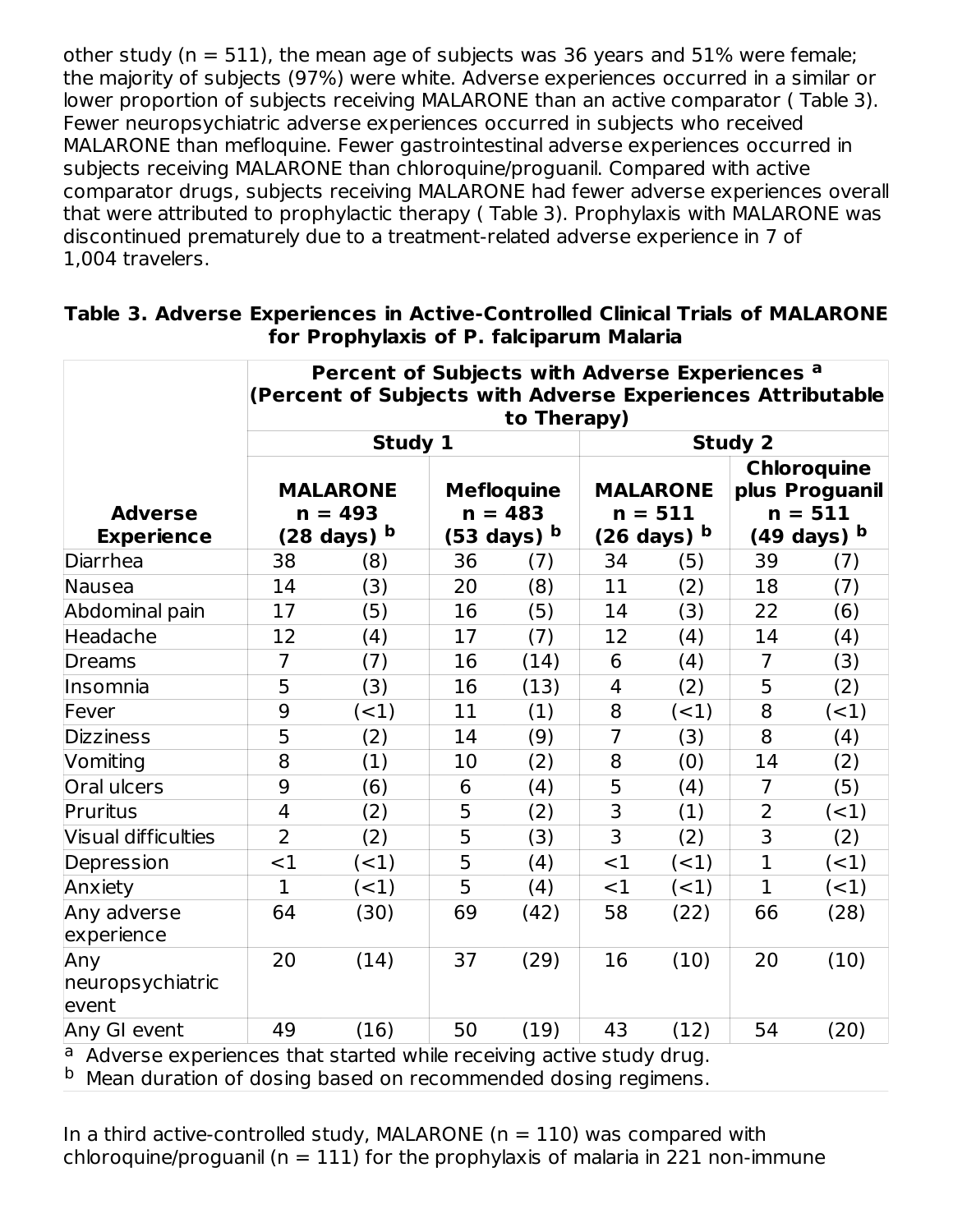pediatric patients (aged 2 to 17 years). The mean duration of exposure was 23 days for MALARONE, 46 days for chloroquine, and 43 days for proguanil, reflecting the different recommended dosage regimens for these products. Fewer patients treated with MALARONE reported abdominal pain (2% vs. 7%) or nausea (<1% vs. 7%) than children who received chloroquine/proguanil. Oral ulceration (2% vs. 2%), vivid dreams (2% vs. <1%), and blurred vision (0% vs. 2%) occurred in similar proportions of patients receiving either MALARONE or chloroquine/proguanil, respectively. Two patients discontinued prophylaxis with chloroquine/proguanil due to adverse events, while none of those receiving MALARONE discontinued due to adverse events.

#### Treatment of Acute, Uncomplicated P. falciparum Malaria

In 7 controlled trials, 436 adolescents and adults received MALARONE for treatment of acute, uncomplicated P. falciparum malaria. The range of mean ages of subjects was 26 to 29 years; 79% of subjects were male. In these studies, 48% of subjects were classified as other racial/ethnic groups, primarily Asian; 42% of subjects were black and the remaining subjects were white. Attributable adverse experiences that occurred in ≥5% of patients were abdominal pain (17%), nausea (12%), vomiting (12%), headache (10%), diarrhea (8%), asthenia (8%), anorexia (5%), and dizziness (5%). Treatment was discontinued prematurely due to an adverse experience in 4 of 436 (0.9%) adolescents and adults treated with MALARONE.

In 2 controlled trials, 116 pediatric patients (weighing 11 to 40 kg) (mean age: 7 years) received MALARONE for the treatment of malaria. The majority of subjects were black (72%); 28% were of other racial/ethnic groups, primarily Asian. Attributable adverse experiences that occurred in  $\geq$ 5% of patients were vomiting (10%) and pruritus (6%). Vomiting occurred in 43 of 319 (13%) pediatric patients who did not have symptomatic malaria but were given treatment doses of MALARONE for 3 days in a clinical trial. The design of this clinical trial required that any patient who vomited be withdrawn from the trial. Among pediatric patients with symptomatic malaria treated with MALARONE, treatment was discontinued prematurely due to an adverse experience in 1 of 116 (0.9%).

In a study of 100 pediatric patients (5 to <11 kg body weight) who received MALARONE for the treatment of uncomplicated P. falciparum malaria, only diarrhea (6%) occurred in ≥5% of patients as an adverse experience attributable to MALARONE. In 3 patients (3%), treatment was discontinued prematurely due to an adverse experience.

Abnormalities in laboratory tests reported in clinical trials were limited to elevations of transaminases in patients with malaria being treated with MALARONE. The frequency of these abnormalities varied substantially across trials of treatment and were not observed in the randomized portions of the prophylaxis trials.

One active-controlled trial evaluated the treatment of malaria in Thai adults ( $n = 182$ ); the mean age of subjects was 26 years (range: 15 to 63 years); 80% of subjects were male. Early elevations of ALT and AST occurred more frequently in patients treated with MALARONE ( $n = 91$ ) compared with patients treated with an active control, mefloquine  $(n = 91)$ . On Day 7, rates of elevated ALT and AST with MALARONE and mefloquine (for patients who had normal baseline levels of these clinical laboratory parameters) were ALT 26.7% vs. 15.6%; AST 16.9% vs. 8.6%, respectively. By Day 14 of this 28‑day study, the frequency of transaminase elevations equalized across the 2 groups.

### **6.2 Postmarketing Experience**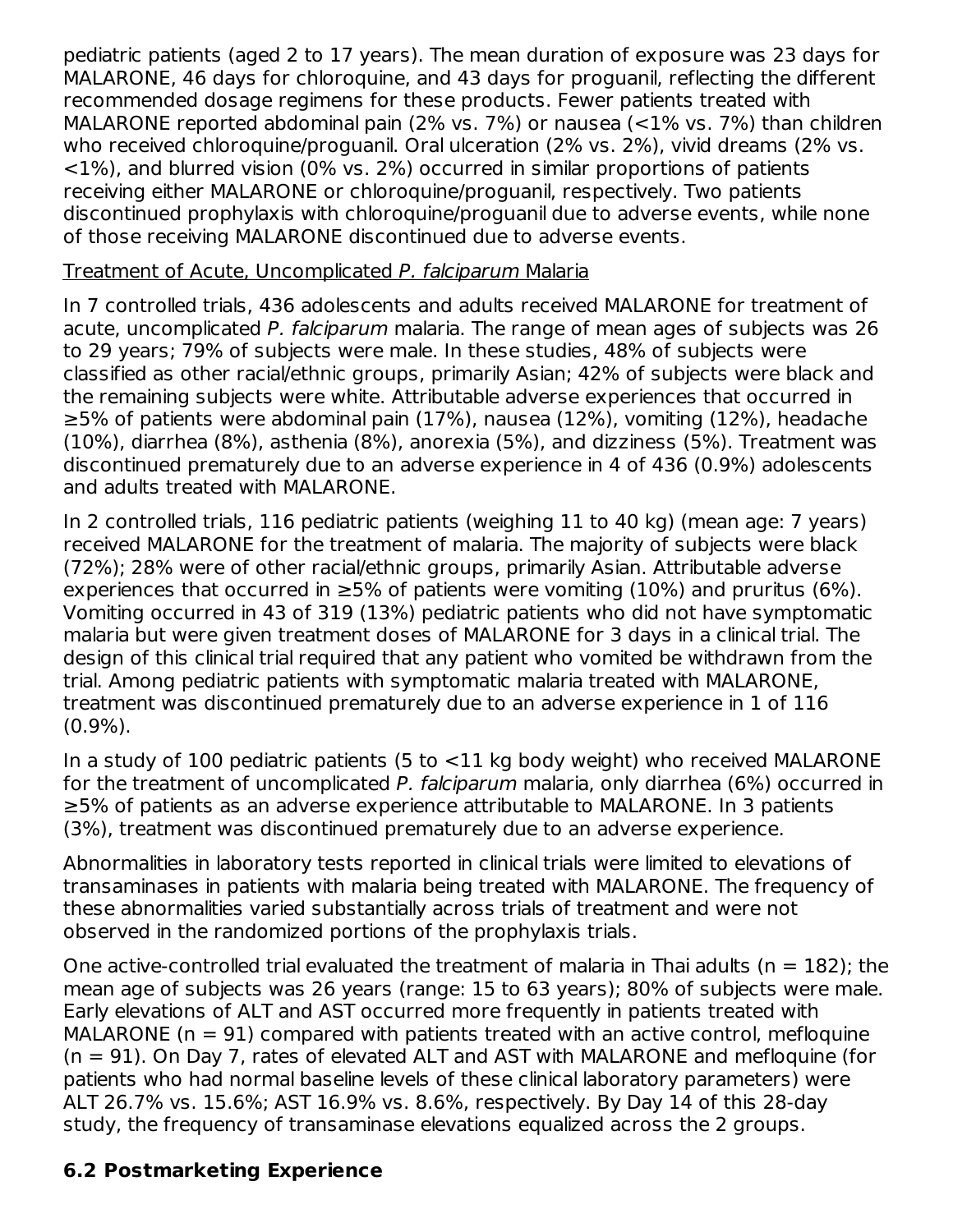In addition to adverse events reported from clinical trials, the following events have been identified during postmarketing use of MALARONE. Because they are reported voluntarily from a population of unknown size, estimates of frequency cannot be made. These events have been chosen for inclusion due to a combination of their seriousness, frequency of reporting, or potential causal connection to MALARONE.

Blood and Lymphatic System Disorders

Neutropenia and anemia. Pancytopenia in patients with severe renal impairment treated with proguanil [see Contraindications (4.2)].

Immune System Disorders

Allergic reactions including anaphylaxis, angioedema, urticaria, and vasculitis.

Nervous System Disorders

Seizures and psychotic events (such as hallucinations); however, a causal relationship has not been established.

Gastrointestinal Disorders

Stomatitis.

Hepatobiliary Disorders

Elevated liver laboratory tests, hepatitis, cholestasis; hepatic failure requiring transplant has been reported.

Skin and Subcutaneous Tissue Disorders

Photosensitivity, rash, erythema multiforme, and Stevens-Johnson syndrome.

# **7 DRUG INTERACTIONS**

# **7.1 Rifampin/Rifabutin**

Concomitant administration of rifampin or rifabutin is known to reduce atovaquone concentrations [see Clinical Pharmacology ( 12.3)] . The concomitant administration of MALARONE and rifampin or rifabutin is not recommended.

# **7.2 Anticoagulants**

Proguanil may potentiate the anticoagulant effect of warfarin and other coumarin-based anticoagulants. The mechanism of this potential drug interaction has not been established. Caution is advised when initiating or withdrawing malaria prophylaxis or treatment with MALARONE in patients on continuous treatment with coumarin-based anticoagulants. When these products are administered concomitantly, coagulation tests should be closely monitored.

# **7.3 Tetracycline**

Concomitant treatment with tetracycline has been associated with a reduction in plasma concentrations of atovaquone [see Clinical Pharmacology ( 12.3)] . Parasitemia should be closely monitored in patients receiving tetracycline.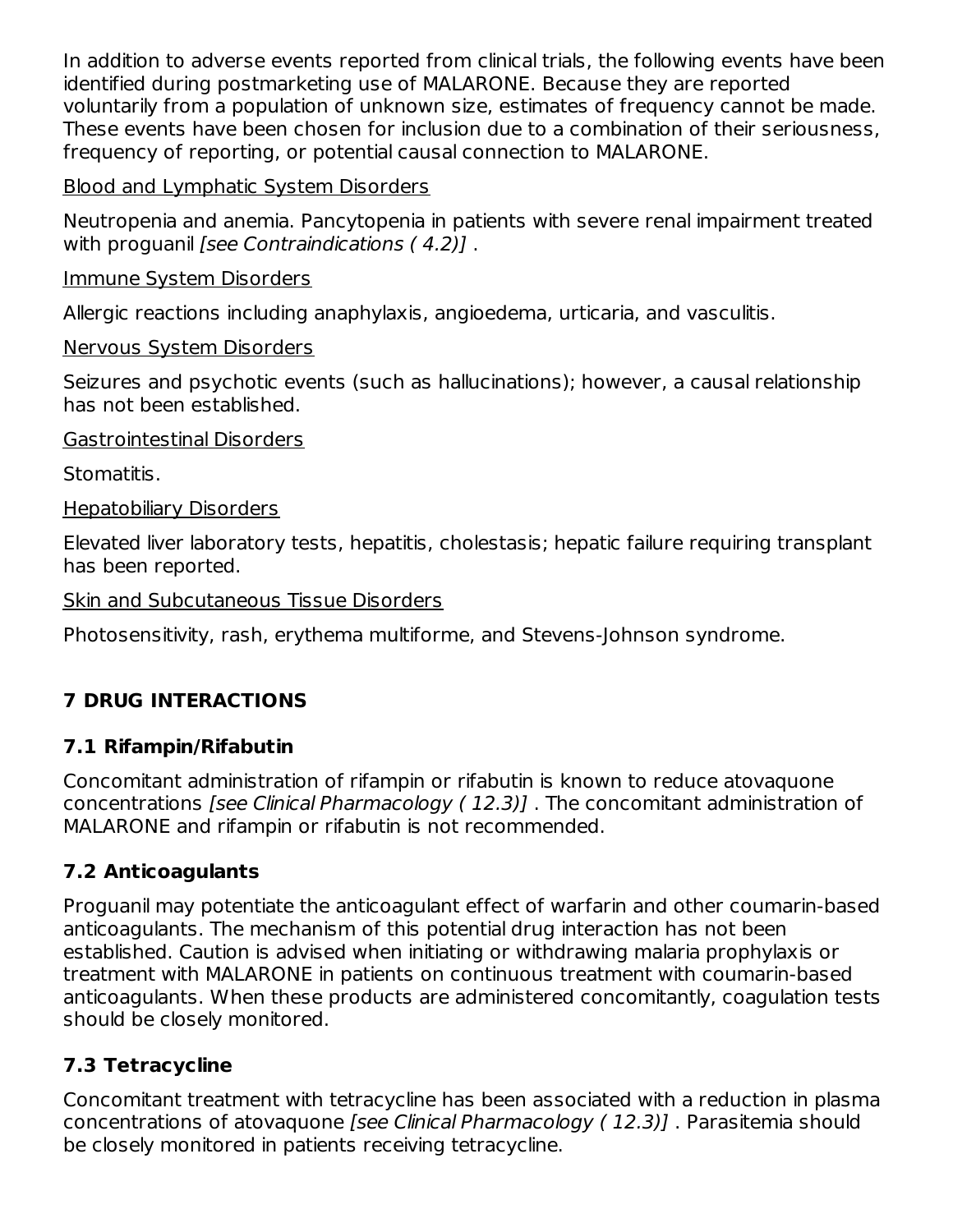### **7.4 Metoclopramide**

While antiemetics may be indicated for patients receiving MALARONE, metoclopramide may reduce the bioavailability of atovaquone and should be used only if other antiemetics are not available [see Clinical Pharmacology ( 12.3)] .

# **7.5 Indinavir**

Concomitant administration of atovaquone and indinavir did not result in any change in the steady-state AUC and C <sub>max</sub> of indinavir but resulted in a decrease in the C <sub>trough</sub> of indinavir [see Clinical Pharmacology (12.3)]. Caution should be exercised when prescribing atovaquone with indinavir due to the decrease in trough concentrations of indinavir.

# **8 USE IN SPECIFIC POPULATIONS**

# **8.1 Pregnancy**

# Risk Summary

Available data from published literature and postmarketing experience with use of MALARONE in pregnant women are insufficient to identify a drug-associated risk for major birth defects, miscarriage, or adverse maternal or fetal outcomes . The proguanil component of MALARONE acts to inhibit parasitic dihydrofolate reductase; however, pregnant women and females of reproductive potential should continue folate supplementation to prevent neural tube defects [see Clinical Pharmacology (12.4)]. Pregnant women with malaria are at increased risk for adverse pregnancy outcomes (see Clinical Considerations).

Atovaquone administered by oral gavage to pregnant rats and rabbits during the period of organogenesis was not associated with fetal malformations at plasma exposures approximately 7 times and equal to, respectively, the estimated human exposure for the treatment of malaria based on AUC. Proguanil administered to pregnant rats and rabbits during the period of organogenesis was not associated with embryo-fetal toxicity at maternally toxic plasma exposures approximately 0.07 and 0.8 times, respectively, the estimated human exposure for treatment of malaria based on AUC (see Data).

The combination of atovaquone and proguanil hydrochloride given orally by gavage during the period of organogenesis was not associated with embryo-fetal developmental effects in pregnant rats or rabbits at atovaquone:proguanil hydrochloride doses of 50:20 mg/kg/day and 100:40 mg/kg/day, respectively (1.7 and 0.1 times and 0.3 and 0.5 times, respectively, the estimated human exposure for treatment of malaria). In a preand post-natal study with atovaquone and another pre-and post-natal study with proguanil, neither compound impaired the growth, development, or reproductive ability of first generation offspring at maternal AUC exposures of approximately 7.3 and 0.04 times, respectively, the estimated human AUC exposure for treatment of malaria (see Data).

The estimated background risk of major birth defects and miscarriage for the indicated population is unknown. All pregnancies have a background risk of birth defect, loss, or other adverse outcomes. In the U.S. general population, the background risk of major birth defects and miscarriage in clinically recognized pregnancies is 2% to 4% and 15%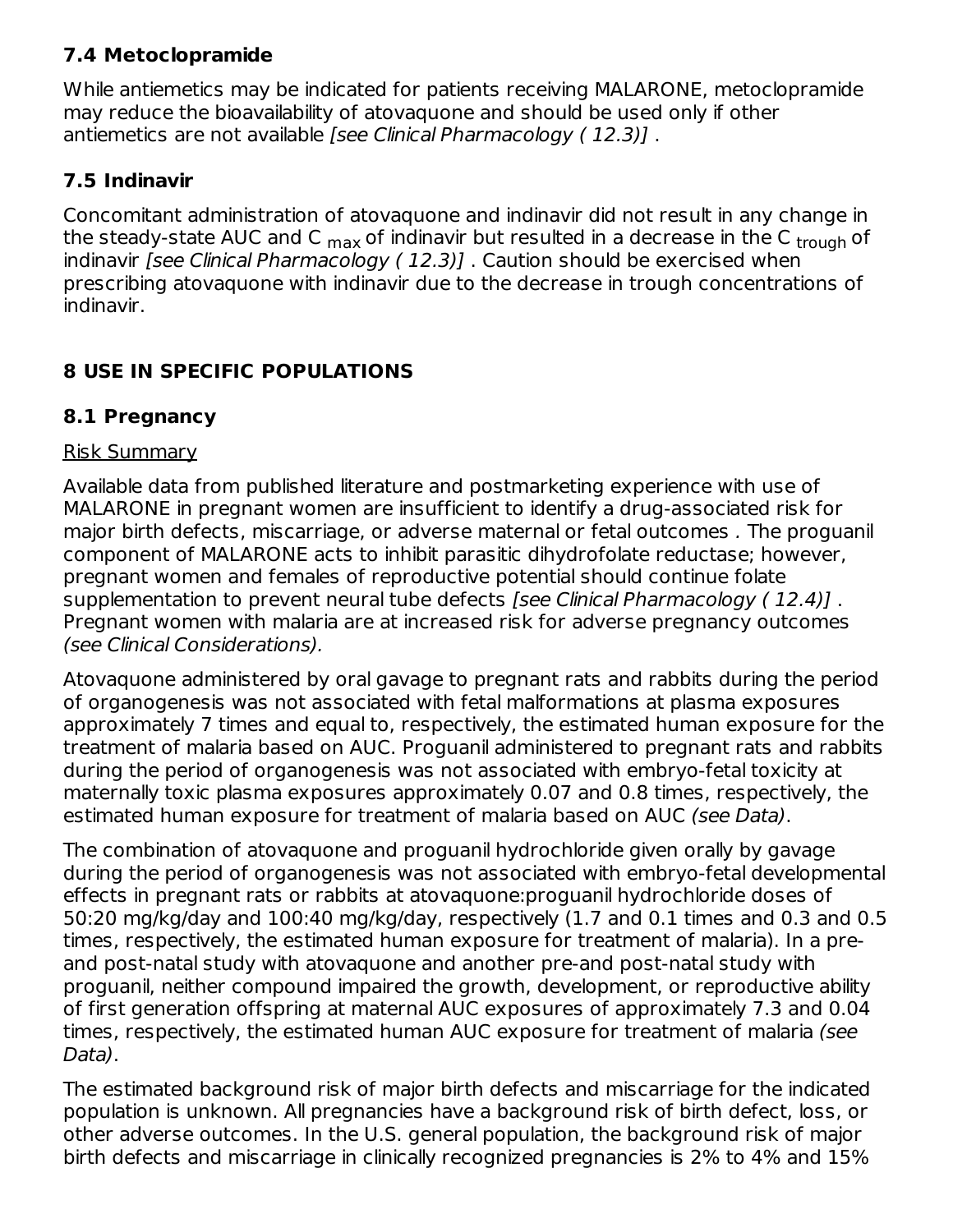#### to 20%, respectively.

#### Clinical Considerations

Disease-Associated Maternal and/or Embryo/Fetal Risk: Malaria during pregnancy increases the risk for adverse pregnancy outcomes, including maternal anemia, prematurity, spontaneous abortion, and stillbirth.

### Data

Animal Data: Atovaquone: Atovaquone administered in oral doses of 250, 500, and 1,000 mg/kg/day during organogenesis (Gestation Day [GD] 6 to GD15) in pregnant rats did not cause maternal or embryo-fetal toxicity at doses up to 1,000 mg/kg/day corresponding to maternal plasma exposures up to 7.3 times the estimated human exposure for the treatment of malaria based on AUC. In pregnant rabbits, atovaquone administered in oral doses of 300, 600, and 1,200 mg/kg/day by gavage during organogenesis (GD6 to GD18) was associated with decreased fetal body length at a maternally toxic dose of 1,200 mg/kg/day corresponding to plasma exposures that were approximately 1.3 times the estimated human exposure during treatment of malaria based on AUC. In a pre- and post-natal study in rats, atovaquone administered in oral doses of 250, 500, and 1,000 mg/kg/day from GD15 until Lactation Day (LD) 20 did not impair the growth or developmental effects in first generation offspring at doses up to 1,000 mg/kg/day corresponding to AUC exposures of approximately 7.3 times the estimated human exposure during treatment of malaria. Atovaquone crossed the placenta and was present in fetal rat and rabbit tissue.

Proguanil: Proguanil administered orally to pregnant rats during organogenesis (GD6 to GD17) was not associated with fetal malformations, but increased ureter variations at a maternally toxic dose of 20 mg/kg/day corresponding to a plasma concentration approximately equal to 0.07 times the estimated human exposure for the treatment of malaria based on AUC. Proguanil given orally by gavage at a maternally toxic dose of 40 mg/kg/day to pregnant rabbits during organogenesis (GD6 to GD20) did not produce adverse embryo-fetal effects at a plasma concentration up to 0.8 times the estimated human exposure for the treatment of malaria based on AUC. In a pre- and post-natal study in female rats, proguanil hydrochloride administered in oral doses of 4, 8, or 16 mg/kg/day from GD6 until LD20 did not impair the growth, development, or reproductive ability of first generation offspring or the survivability of second generation offspring at doses up to 16 mg/kg/day (0.04 times the average human exposure based on AUC). Pre- and post-natal studies of proguanil in animals at exposures similar to or greater than those observed in humans have not been conducted.

Atovaquone and Proguanil: The combination of atovaquone and proguanil hydrochloride administered orally to pregnant rats in atovaquone:proguanil hydrochloride doses of 12.5:5, 25:10, and 50:20 mg/kg/day during organogenesis (GD6 to GD17) did not produce maternal toxicity or adverse embryo-fetal developmental effects with doses up to 50:20 mg/kg/day corresponding to plasma concentrations up to 1.7 and 0.1 times, respectively, the estimated human exposure during treatment of malaria based on AUC. In pregnant rabbits, the combination of atovaquone and proguanil hydrochloride administered orally in atovaquone:proguanil hydrochloride doses of 25:10, 50:20, or 100:40 mg/kg/day during organogenesis (GD6 to GD20) did not produce adverse embryo-fetal developmental effects at a maternally toxic dose of 100:40 mg/kg/day corresponding to plasma concentrations of approximately 0.3 and 0.5 times, respectively, the estimated human exposure during treatment of malaria based on AUC.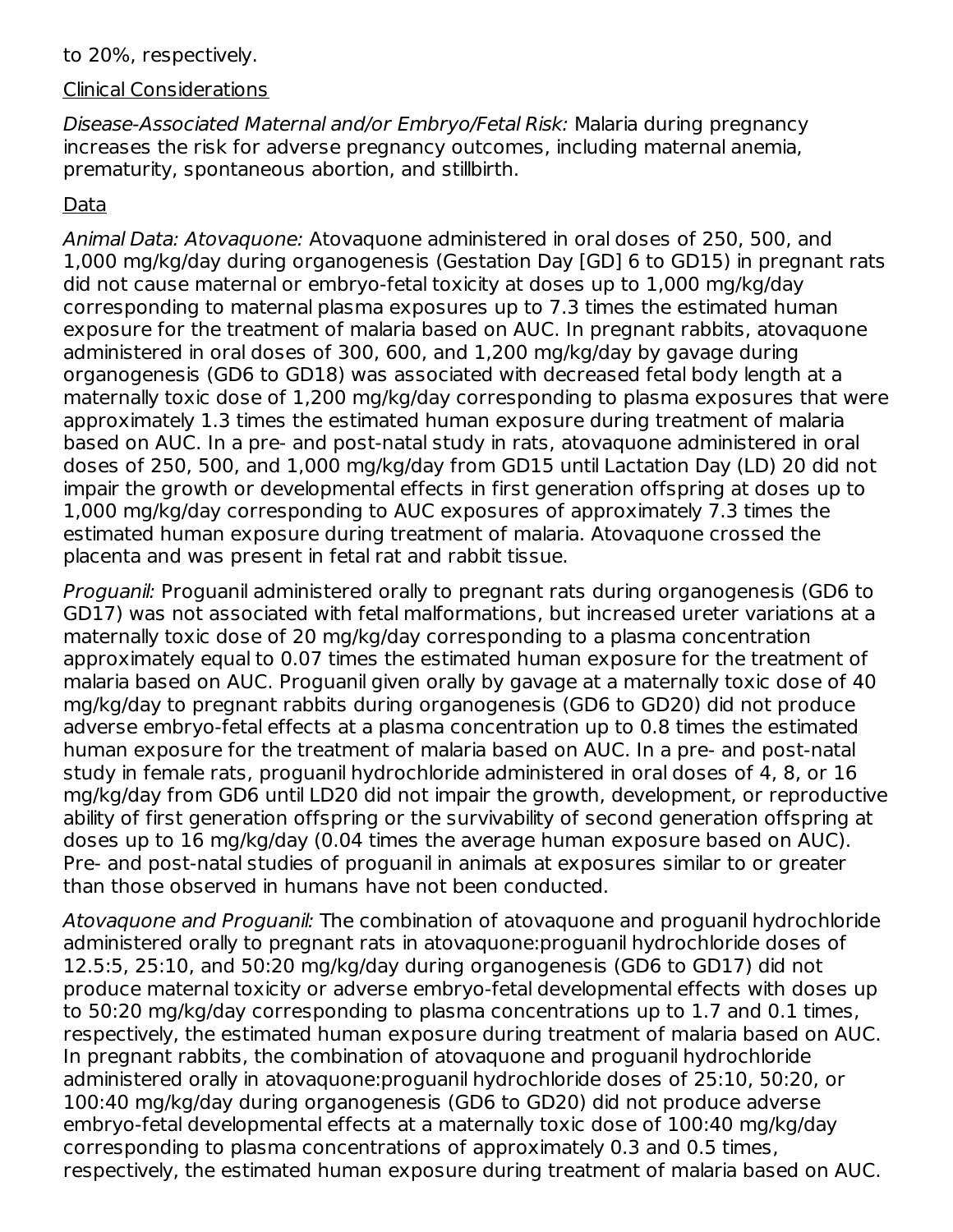# **8.2 Lactation**

### Risk Summary

There are no data on the presence of atovaquone in human milk; however, proguanil is present in human milk. Atovaquone is present in rat milk (see Data). When a drug is present in animal milk, it is likely the drug will be present in human milk. There are no data on the effects of atovaquone and proguanil on the breastfed child or the effects on milk production. The developmental and health benefits of breastfeeding should be considered along with the mother's clinical need for MALARONE and any potential adverse effect on the breastfed child from MALARONE or from the underlying maternal condition.

### Data

In a rat study with doses of 10 and 250 mg/kg, given orally by gavage on postpartum Day 11, atovaquone concentrations in the milk were 30% of the concurrent atovaquone concentrations in the maternal plasma at both doses. The concentration of drug in animal milk does not necessarily predict the concentration of drug in human milk.

### **8.4 Pediatric Use**

### Prophylaxis of Malaria

Safety and effectiveness have not been established in pediatric patients who weigh less than 11 kg. The efficacy and safety of MALARONE have been established for the prophylaxis of malaria in controlled trials involving pediatric patients weighing 11 kg or more [see Clinical Studies (14.1)].

### Treatment of Malaria

Safety and effectiveness have not been established in pediatric patients who weigh less than 5 kg. The efficacy and safety of MALARONE for the treatment of malaria have been established in controlled trials involving pediatric patients weighing 5 kg or more *[see*] Clinical Studies ( 14.2)] .

# **8.5 Geriatric Use**

Clinical trials of MALARONE did not include sufficient numbers of subjects aged 65 years and older to determine whether they respond differently from younger subjects. In general, dose selection for an elderly patient should be cautious, reflecting the greater frequency of decreased hepatic, renal, or cardiac function, the higher systemic exposure to cycloguanil, and the greater frequency of concomitant disease or other drug therapy. [See Clinical Pharmacology ( 12.3).]

### **8.6 Renal Impairment**

Do not use MALARONE for malaria prophylaxis in patients with severe renal impairment (creatinine clearance <30 mL/min). Use with caution for the treatment of malaria in patients with severe renal impairment only if the benefits of the 3-day treatment regimen outweigh the potential risks associated with increased drug exposure. No dosage adjustments are needed in patients with mild (creatinine clearance 50 to 80 mL/min) or moderate (creatinine clearance 30 to 50 mL/min) renal impairment. *[See Clinical* Pharmacology ( 12.3).]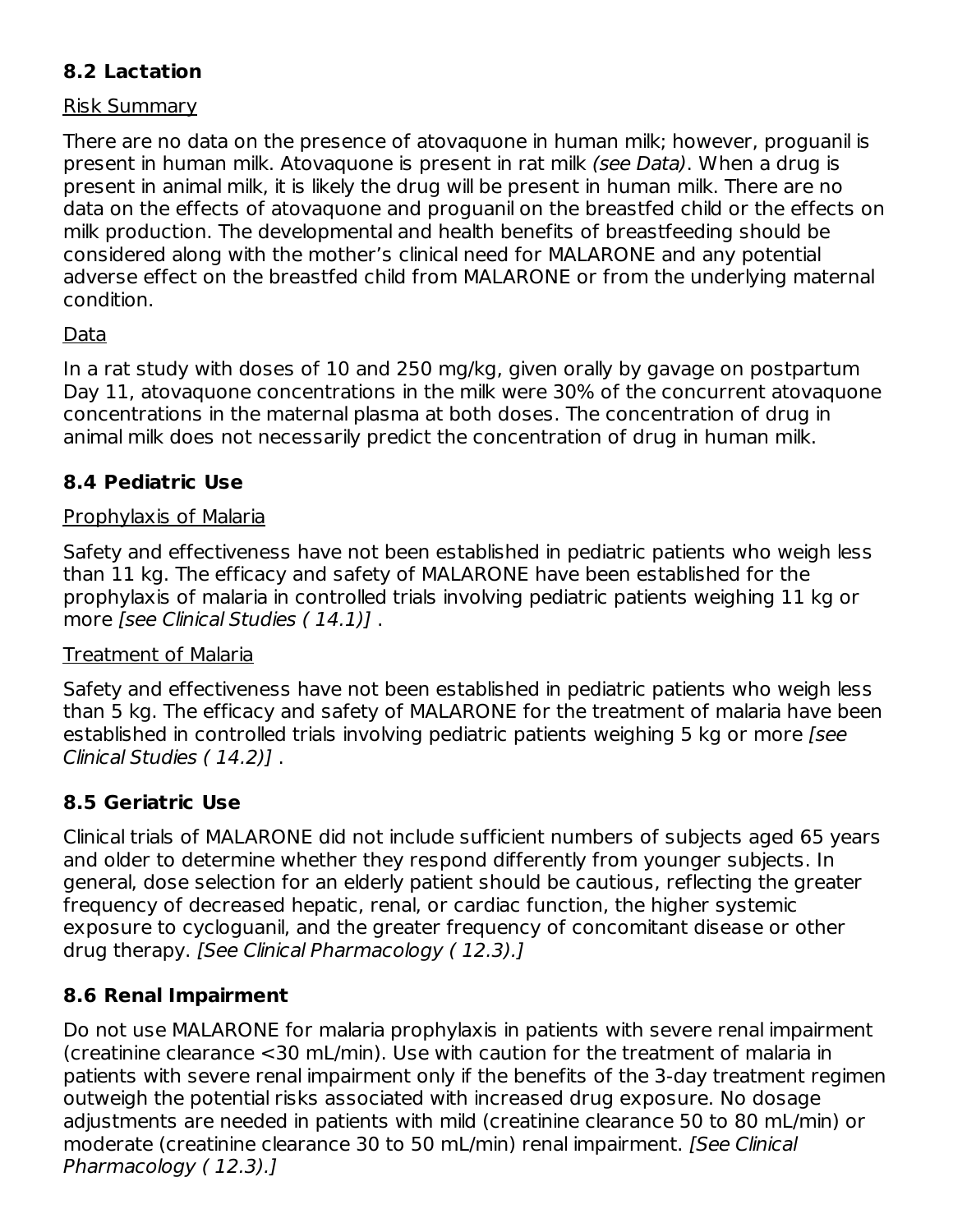### **8.7 Hepatic Impairment**

No dosage adjustments are needed in patients with mild or moderate hepatic impairment [see Clinical Pharmacology ( 12.3)] . No trials have been conducted in patients with severe hepatic impairment.

# **10 OVERDOSAGE**

There is no information on overdoses of MALARONE substantially higher than the doses recommended for treatment.

There is no known antidote for atovaquone, and it is currently unknown if atovaquone is dialyzable. Overdoses up to 31,500 mg of atovaquone have been reported. In one such patient who also took an unspecified dose of dapsone, methemoglobinemia occurred. Rash has also been reported after overdose.

Overdoses of proguanil hydrochloride as large as 1,500 mg have been followed by complete recovery, and doses as high as 700 mg twice daily have been taken for over 2 weeks without serious toxicity. Adverse experiences occasionally associated with proguanil hydrochloride doses of 100 to 200 mg/day, such as epigastric discomfort and vomiting, would be likely to occur with overdose. There are also reports of reversible hair loss and scaling of the skin on the palms and/or soles, reversible aphthous ulceration, and hematologic side effects.

### **11 DESCRIPTION**

MALARONE (atovaquone and proguanil hydrochloride) tablets (adult strength) and MALARONE (atovaquone and proguanil hydrochloride) pediatric tablets, for oral administration, contain a fixed-dose combination of the antimalarial agents atovaquone and proguanil hydrochloride.

The chemical name of atovaquone is trans-2-[4-(4-chlorophenyl)cyclohexyl]-3-hydroxy-1,4-naphthalenedione. Atovaquone is a yellow crystalline solid that is practically insoluble in water. It has a molecular weight of 366.84 and the molecular formula C  $_{22}$ H  $_{19}$ ClO  $_{3}$ . The compound has the following structural formula:



The chemical name of proguanil hydrochloride is 1-(4-chlorophenyl)-5-isopropylbiguanide hydrochloride. Proguanil hydrochloride is a white crystalline solid that is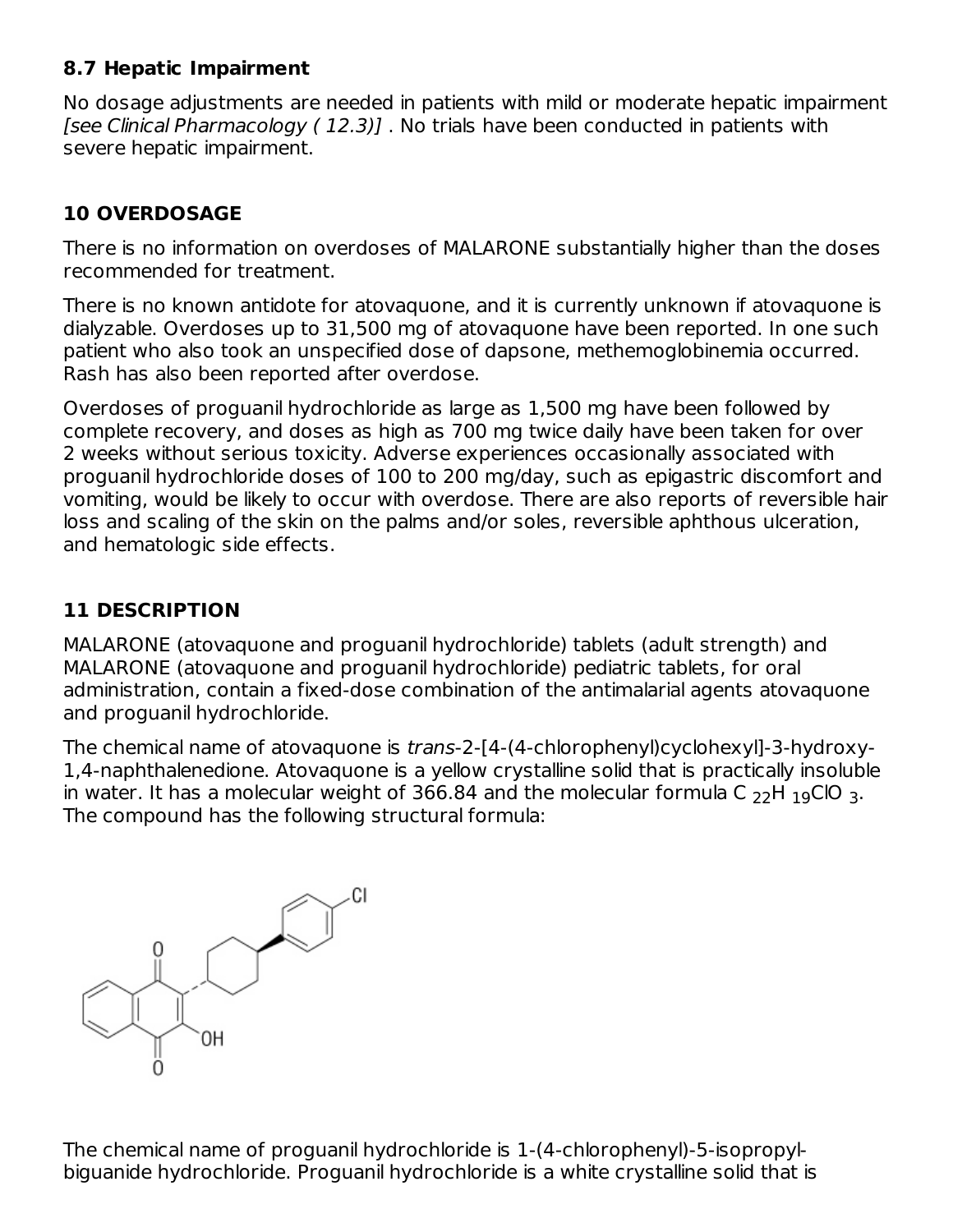sparingly soluble in water. It has a molecular weight of 290.22 and the molecular formula C  $_{11}$ H  $_{16}$ ClN  $_{5}$ •HCl. The compound has the following structural formula:



Each MALARONE tablet (adult strength) contains 250 mg of atovaquone and 100 mg of proguanil hydrochloride and each MALARONE pediatric tablet contains 62.5 mg of atovaquone and 25 mg of proguanil hydrochloride. The inactive ingredients in both tablets are low-substituted hydroxypropyl cellulose, magnesium stearate, microcrystalline cellulose, poloxamer 188, povidone K30, and sodium starch glycolate. The tablet coating contains hypromellose, polyethylene glycol 400, polyethylene glycol 8000, red iron oxide, and titanium dioxide.

### **12 CLINICAL PHARMACOLOGY**

### **12.1 Mechanism of Action**

MALARONE, a fixed-dose combination of atovaquone and proguanil hydrochloride, is an antimalarial agent [see Microbiology ( 12.4)] .

### **12.2 Pharmacodynamics**

#### Cardiac Effects

The effect of MALARONE on the QT interval is unknown in humans.

### **12.3 Pharmacokinetics**

#### Absorption

Atovaquone is a highly lipophilic compound with low aqueous solubility. The bioavailability of atovaquone shows considerable inter-individual variability.

Effect of Food: MALARONE should be taken with food or a milky drink. Dietary fat taken with atovaquone increases the rate and extent of absorption, increasing AUC 2 to 3 times and C  $_{\sf max}$  5 times over fasting. The absolute bioavailability of the tablet formulation of atovaquone when taken with food is 23%.

### **Distribution**

Atovaquone is highly protein bound (>99%) over the concentration range of 1 to 90 mcg/mL. A population pharmacokinetic analysis demonstrated that the apparent volume of distribution of atovaquone (V/F) in adult and pediatric patients after oral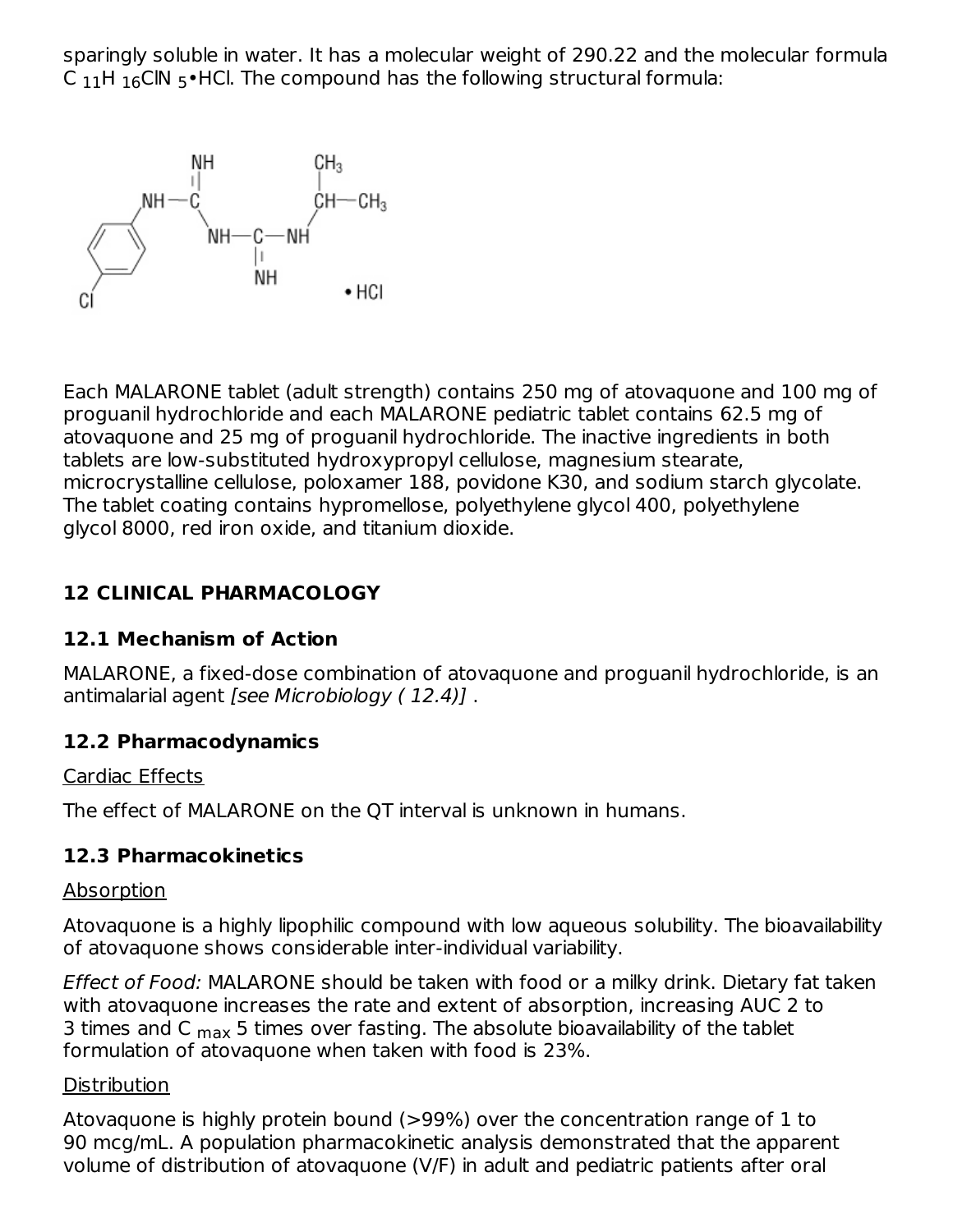administration is approximately 8.8 L/kg.

Proguanil is 75% protein bound. A population pharmacokinetic analysis demonstrated that the apparent V/F of proguanil in adult and pediatric patients older than 15 years with body weights from 31 to 110 kg ranged from 1,617 to 2,502 L. In pediatric patients 15 years and younger with body weights from 11 to 56 kg, the V/F of proguanil ranged from 462 to 966 L.

In human plasma, the binding of atovaquone and proguanil was unaffected by the presence of the other.

#### **Elimination**

The elimination half-life of atovaquone is about 2 to 3 days in adult patients. The elimination half-life of proguanil is 12 to 21 hours in both adult patients and pediatric patients, but may be longer in individuals who are slow metabolizers.

The main routes of elimination are hepatic biotransformation and renal excretion.

*Metabolism:* In a study where  $^{14}$ C-labeled atovaquone was administered to healthy volunteers, greater than 94% of the dose was recovered as unchanged atovaquone in the feces over 21 days. There was little or no excretion of atovaquone in the urine (less than 0.6%). There is indirect evidence that atovaquone may undergo limited metabolism; however, a specific metabolite has not been identified. Between 40% to 60% of proguanil is excreted by the kidneys. Proguanil is metabolized to cycloguanil (primarily via cytochrome P450 2C19 [CYP2C19]) and 4-chlorophenylbiguanide.

Excretion: A population pharmacokinetic analysis in adult and pediatric patients showed that the apparent clearance (CL/F) of both atovaquone and proguanil is related to body weight. The values CL/F for both atovaquone and proguanil in subjects with body weight ≥11 kg are shown in Table 4.

|                              |     | <b>Atovaquone</b>                        | <b>Proguanil</b> |                                          |  |
|------------------------------|-----|------------------------------------------|------------------|------------------------------------------|--|
| <b>Body</b><br>Weight        | n   | CL/F (L/h)<br>Mean $\pm$ SD a<br>(range) | n                | CL/F (L/h)<br>Mean $\pm$ SD a<br>(range) |  |
| $ 11-20$ kg                  | 159 | $1.34 \pm 0.63$<br>$(0.52 - 4.26)$       | 146              | $29.5 \pm 6.5$<br>$(10.3 - 48.3)$        |  |
| $21-30$ kg                   | 117 | $1.87 \pm 0.81$<br>$(0.52 - 5.38)$       | 113              | $40.0 \pm 7.5$<br>$(15.9-62.7)$          |  |
| 31-40 kg                     | 95  | $2.76 \pm 2.07$<br>$(0.97 - 12.5)$       | 91               | $49.5 \pm 8.30$<br>$(25.8 - 71.5)$       |  |
| >40 kg                       | 368 | $6.61 \pm 3.92$<br>$(1.32 - 20.3)$       | 282              | $67.9 \pm 19.9$<br>$(14.0-145)$          |  |
| $a$ SD = Standard deviation. |     |                                          |                  |                                          |  |

#### **Table 4. Apparent Clearance for Atovaquone and Proguanil in Patients as a Function of Body Weight**

The pharmacokinetics of atovaquone and proguanil in patients with body weight less than 11 kg have not been adequately characterized.

### Specific Populations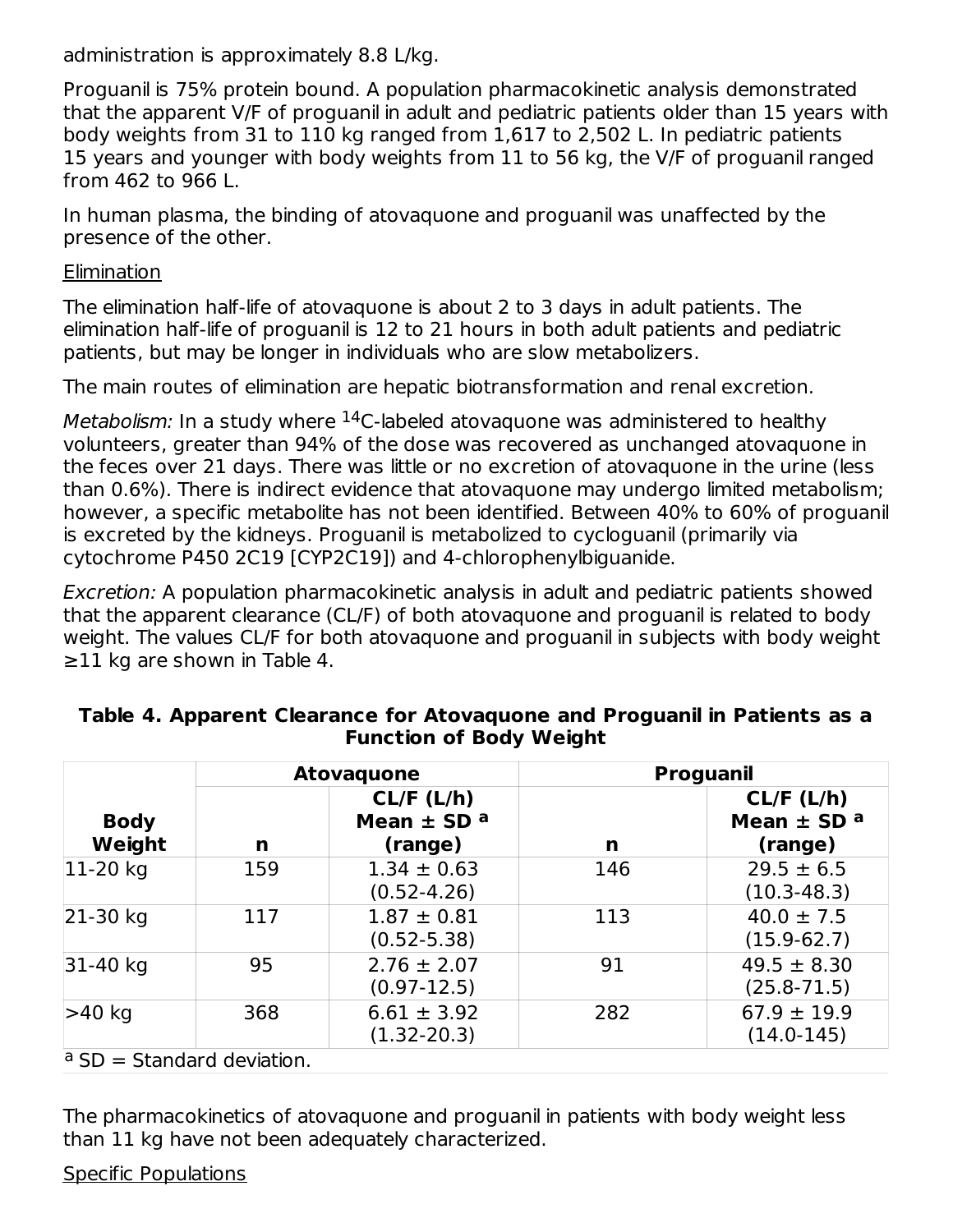Pediatric Patients: The pharmacokinetics of proguanil and cycloguanil are similar in adult patients and pediatric patients. However, the elimination half-life of atovaquone is shorter in pediatric patients (1 to 2 days) than in adult patients (2 to 3 days). In clinical trials, plasma trough concentrations of atovaquone and proguanil in pediatric patients weighing 5 to 40 kg were within the range observed in adults after dosing by body weight.

Geriatric Patients: In a single-dose study, the pharmacokinetics of atovaquone, proguanil, and cycloguanil were compared in 13 elderly subjects (aged 65 to 79 years) with those of 13 younger subjects (aged 30 to 45 years). In the elderly subjects, the extent of systemic exposure (AUC) of cycloguanil was increased (point estimate: 2.36, 90% Cl: 1.70, 3.28). T <sub>max</sub> was longer in elderly subjects (median: 8 hours) compared with younger subjects (median: 4 hours) and average elimination half-life was longer in elderly subjects (mean: 14.9 hours) compared with younger subjects (mean: 8.3 hours).

Patients with Renal Impairment: In patients with mild renal impairment (creatinine clearance 50 to 80 mL/min), oral clearance and/or AUC data for atovaquone, proguanil, and cycloguanil are within the range of values observed in patients with normal renal function (creatinine clearance >80 mL/min). In patients with moderate renal impairment (creatinine clearance 30 to 50 mL/min), mean oral clearance for proguanil was reduced by approximately 35% compared with patients with normal renal function (creatinine clearance >80 mL/min) and the oral clearance of atovaquone was comparable between patients with normal renal function and mild renal impairment. No data exist on the use of MALARONE for long-term prophylaxis (over 2 months) in individuals with moderate renal failure. In patients with severe renal impairment (creatinine clearance <30 mL/min), atovaquone C <sub>max</sub> and AUC are reduced but the elimination half-lives for proguanil and cycloguanil are prolonged, with corresponding increases in AUC, resulting in the potential of drug accumulation and toxicity with repeated dosing [see Contraindications ( 4.2)] .

Patients with Hepatic Impairment: In a single-dose study, the pharmacokinetics of atovaquone, proguanil, and cycloguanil were compared in 13 subjects with hepatic impairment (9 mild, 4 moderate, as indicated by the Child-Pugh method) with those of 13 subjects with normal hepatic function. In subjects with mild or moderate hepatic impairment as compared with healthy subjects, there were no marked differences (<50%) in the rate or extent of systemic exposure of atovaquone. However, in subjects with moderate hepatic impairment, the elimination half-life of atovaquone was increased (point estimate: 1.28, 90% CI: 1.00 to 1.63). Proguanil AUC, C <sub>max</sub>, and its elimination half-life increased in subjects with mild hepatic impairment when compared with healthy subjects ( Table 5). Also, the proguanil AUC and its elimination half-life increased in subjects with moderate hepatic impairment when compared with healthy subjects. Consistent with the increase in proguanil AUC, there were marked decreases in the systemic exposure of cycloguanil (C <sub>max</sub> and AUC) and an increase in its elimination halflife in subjects with mild hepatic impairment when compared with healthy volunteers ( Table 5). There were few measurable cycloguanil concentrations in subjects with moderate hepatic impairment. The pharmacokinetics of atovaquone, proguanil, and cycloguanil after administration of MALARONE have not been studied in patients with severe hepatic impairment.

#### **Table 5. Point Estimates (90% CI) for Proguanil and Cycloguanil Parameters in Subjects with Mild and Moderate Hepatic Impairment Compared with Healthy**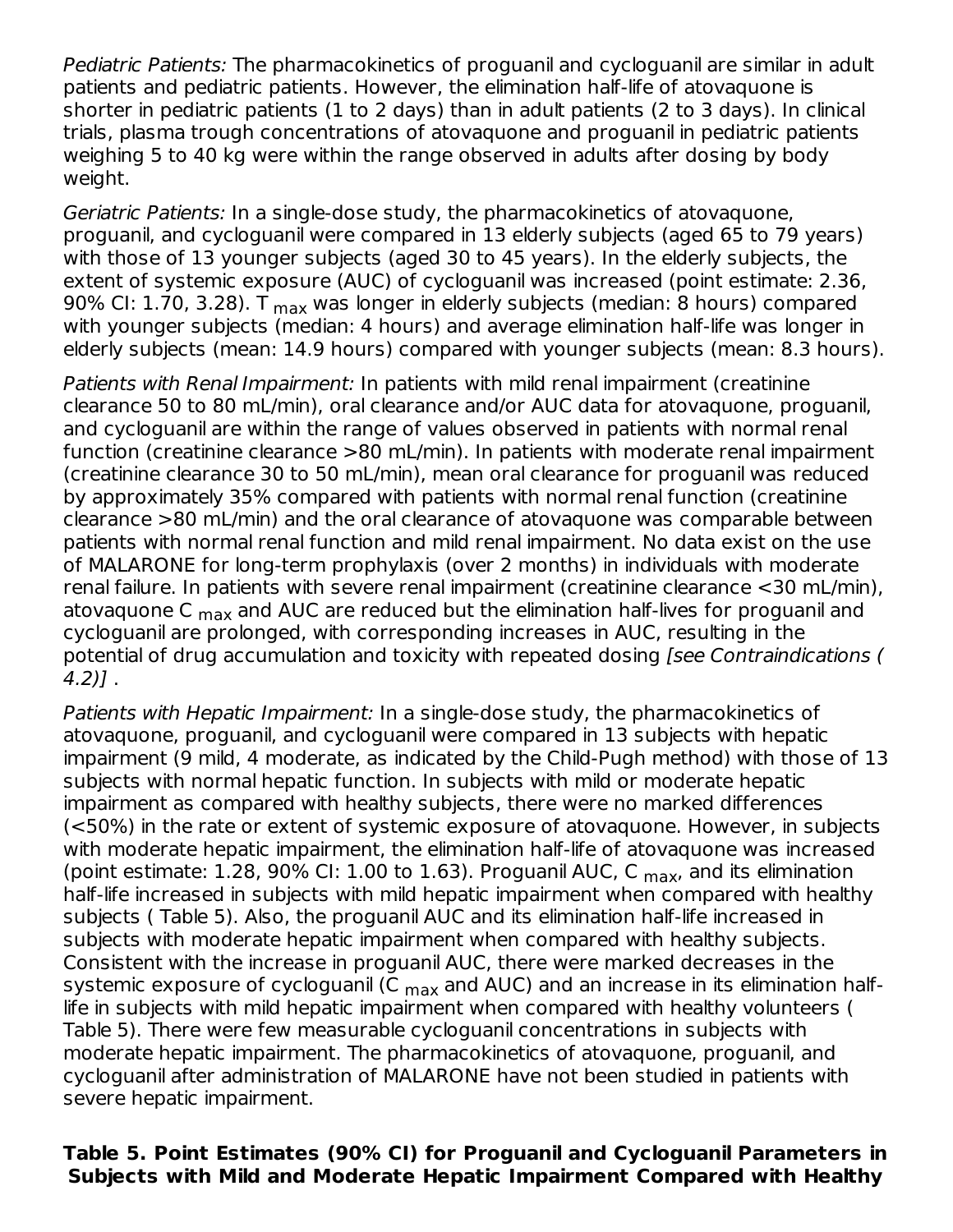#### **Volunteers**

| <b>Parameter</b>              | <b>Comparison</b> | <b>Proguanil</b> | Cycloguanil      |
|-------------------------------|-------------------|------------------|------------------|
| $AUC_{(0\text{-}inf)}^a$      | mild:healthy      | 1.96(1.51, 2.54) | 0.32(0.22, 0.45) |
| $ C_{\text{max}}^{\text{a}} $ | mild:healthy      | 1.41(1.16, 1.71) | 0.35(0.24, 0.50) |
| t $1/2^{b}$                   | mild:healthy      | 1.21(0.92, 1.60) | 0.86(0.49, 1.48) |
| $AUC_{(0\text{-}inf)}^a$      | moderate:healthy  | 1.64(1.14, 2.34) | <b>ND</b>        |
| $ C_{\text{max}}^{\text{a}} $ | moderate:healthy  | 0.97(0.69, 1.36) | <b>ND</b>        |
| t $1/2^{b}$                   | moderate:healthy  | 1.46(1.05, 2.05) | <b>ND</b>        |

 $ND = Not$  determined due to lack of quantifiable data.

<sup>a</sup> Ratio of geometric means.

<sup>b</sup> Mean difference.

#### Drug Interaction Studies

There are no pharmacokinetic interactions between atovaquone and proguanil at the recommended dose.

Atovaquone is highly protein bound (>99%) but does not displace other highly proteinbound drugs in vitro.

Proguanil is metabolized primarily by CYP2C19. Potential pharmacokinetic interactions between proguanil or cycloguanil and other drugs that are CYP2C19 substrates or inhibitors are unknown.

Rifampin/Rifabutin: Concomitant administration of rifampin or rifabutin is known to reduce atovaquone concentrations by approximately 50% and 34%, respectively. The mechanisms of these interactions are unknown.

Tetracycline: Concomitant treatment with tetracycline has been associated with approximately a 40% reduction in plasma concentrations of atovaquone.

Metoclopramide: Concomitant treatment with metoclopramide has been associated with decreased bioavailability of atovaquone.

Indinavir: Concomitant administration of atovaquone (750 mg twice daily with food for 14 days) and indinavir (800 mg three times daily without food for 14 days) did not result in any change in the steady-state AUC and C  $_{\sf max}$  of indinavir but resulted in a decrease in the C <sub>trough</sub> of indinavir (23% decrease [90% CI: 8%, 35%]).

### **12.4 Microbiology**

### Mechanism of Action

The constituents of MALARONE, atovaquone and proguanil hydrochloride, interfere with 2 different pathways involved in the biosynthesis of pyrimidines required for nucleic acid replication. Atovaquone is a selective inhibitor of parasite mitochondrial electron transport. Proguanil hydrochloride primarily exerts its effect by means of the metabolite cycloguanil, a dihydrofolate reductase inhibitor. Inhibition of dihydrofolate reductase in the Plasmodium parasite disrupts deoxythymidylate synthesis.

### Antimicrobial Activity

Atovaquone and cycloguanil (an active metabolite of proguanil) are active against the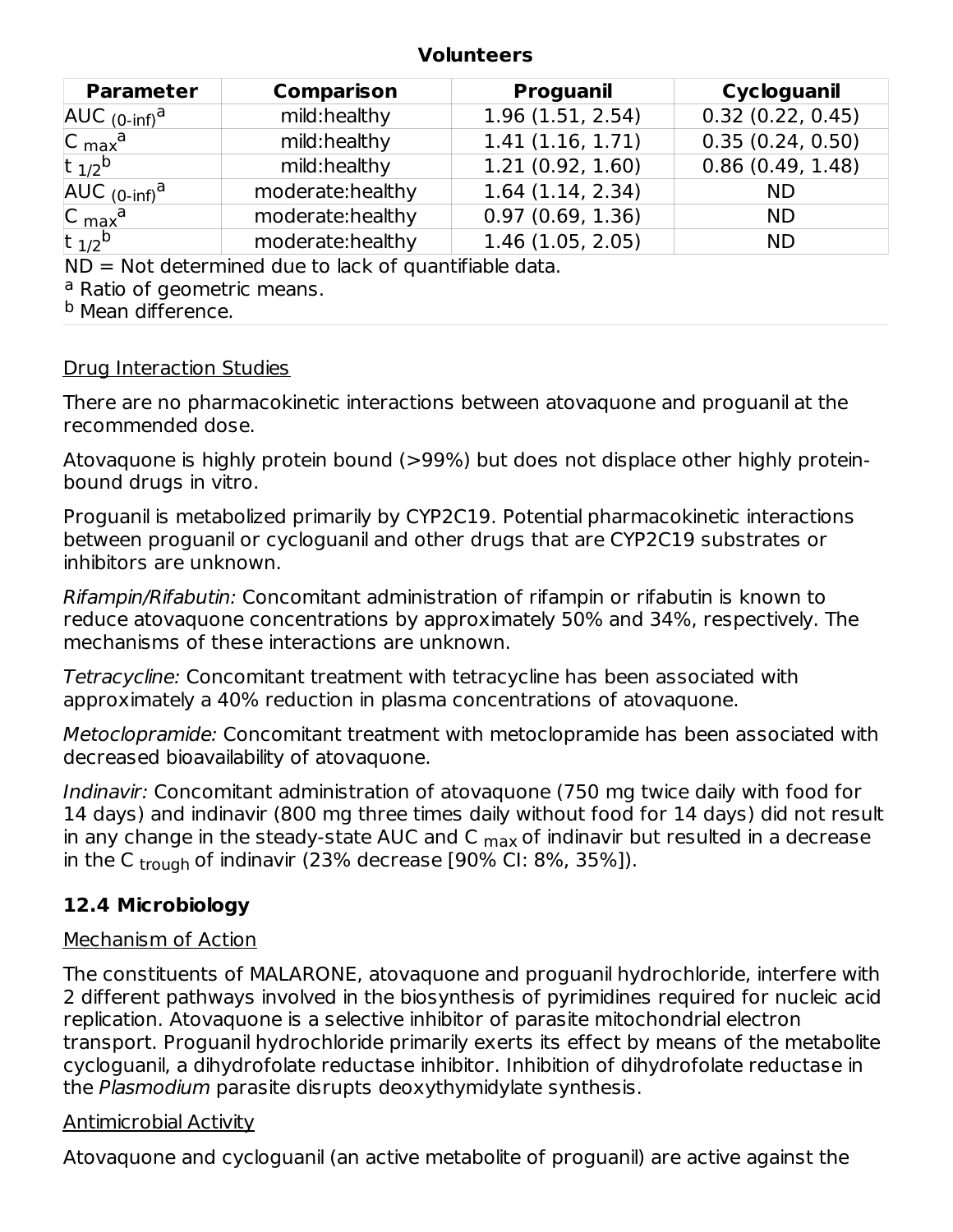erythrocytic and exoerythrocytic stages of P. falciparum. Enhanced efficacy of the combination compared with either atovaquone or proguanil hydrochloride alone was demonstrated in clinical trials in both immune and non-immune patients [see Clinical Studies ( 14.1, 14.2)] .

### Resistance

Strains of P. falciparum with decreased susceptibility to atovaquone or proguanil/cycloguanil alone can be selected in vitro or in vivo. The combination of atovaquone and proguanil hydrochloride may not be effective for treatment of recrudescent malaria that develops after prior therapy with the combination.

# **13 NONCLINICAL TOXICOLOGY**

# **13.1 Carcinogenesis, Mutagenesis, Impairment of Fertility**

Genotoxicity studies have not been performed with atovaquone in combination with proguanil. Effects of MALARONE on male and female reproductive performance are unknown.

### **Atovaquone**

A 24-month carcinogenicity study in CD rats was negative for neoplasms at doses up to 500 mg/kg/day corresponding to approximately 54 times the average steady-state plasma concentrations in humans during prophylaxis of malaria. In CD-1 mice, a 24 month study showed treatment-related increases in incidence of hepatocellular adenoma and hepatocellular carcinoma at all doses tested (50, 100, and 200 mg/kg/day) which correlated with at least 15 times the average steady-state plasma concentrations in humans during prophylaxis of malaria.

Atovaquone was negative with or without metabolic activation in the Ames Salmonella mutagenicity assay, the mouse lymphoma mutagenesis assay, and the cultured human lymphocyte cytogenetic assay. No evidence of genotoxicity was observed in the in vivo mouse micronucleus assay.

Atovaquone administered by oral gavage in doses of 100, 300, or 1,000 mg/kg/day to adult male rats from 73 days prior to mating until 20 days after mating and to adult female rats from 14 days prior to mating until LD20 did not impair male or female fertility or early embryonic development at doses up to 1,000 mg/kg/day corresponding to plasma exposures of approximately 7.3 times the estimated human exposure for the treatment of malaria based on AUC.

### Proguanil

No evidence of a carcinogenic effect was observed in 24-month studies conducted in CD-1 mice at doses up to 16 mg/kg/day corresponding to 1.5 times the average human plasma exposure during prophylaxis of malaria based on AUC, and in Wistar Hannover rats at doses up to 20 mg/kg/day corresponding to 1.1 times the average human plasma exposure during prophylaxis of malaria based on AUC.

Proguanil was negative with or without metabolic activation in the Ames Salmonella mutagenicity assay and the mouse lymphoma mutagenesis assay. No evidence of genotoxicity was observed in the in vivo mouse micronucleus assay.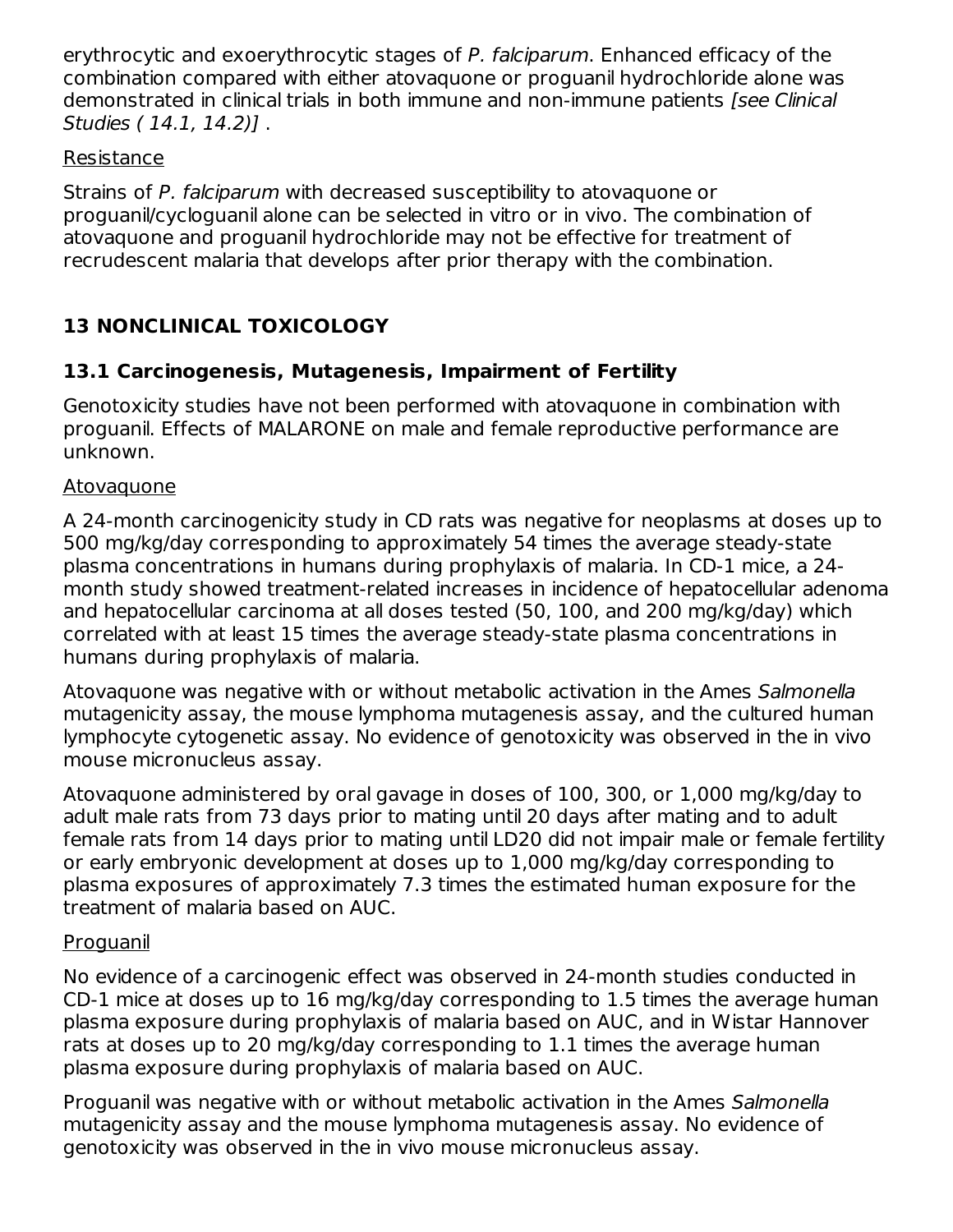Cycloguanil, the active metabolite of proguanil, was also negative in the Ames test, but was positive in the mouse lymphoma assay and the mouse micronucleus assay. These positive effects with cycloguanil, a dihydrofolate reductase inhibitor, were significantly reduced or abolished with folinic acid supplementation.

Proguanil administered orally in doses of 4, 8, and 16 mg/kg/day to male rats from 29 days prior to mating until 27 days after mating and to females from 15 days prior to mating through GD7 revealed no adverse effects on adult male or female fertility or early embryonic development at doses up to 16 mg/kg/day (up to 0.04 times the average human exposure for the treatment of malaria based on AUC). Fertility studies of proguanil in animals at exposures similar to or greater than those observed in humans have not been conducted.

# **13.2 Animal Toxicology and/or Pharmacology**

Fibrovascular proliferation in the right atrium, pyelonephritis, bone marrow hypocellularity, lymphoid atrophy, and gastritis/enteritis were observed in dogs treated with proguanil hydrochloride for 6 months at a dose of 12 mg/kg/day (approximately 3.9 times the recommended daily human dose for malaria prophylaxis on a mg/m  $^2$ basis). Bile duct hyperplasia, gall bladder mucosal atrophy, and interstitial pneumonia were observed in dogs treated with proguanil hydrochloride for 6 months at a dose of 4 mg/kg/day (approximately 1.3 times the recommended daily human dose for malaria prophylaxis on a mg/m  $^2$  basis). Mucosal hyperplasia of the cecum and renal tubular basophilia were observed in rats treated with proguanil hydrochloride for 6 months at a dose of 20 mg/kg/day (approximately 1.6 times the recommended daily human dose for malaria prophylaxis on a mg/m  $^2$  basis). Adverse heart, lung, liver, and gall bladder effects observed in dogs and kidney effects observed in rats were not shown to be reversible.

# **14 CLINICAL STUDIES**

# **14.1 Prevention of P. falciparum Malaria**

MALARONE was evaluated for prophylaxis of P. falciparum malaria in 5 clinical trials in malaria-endemic areas and in 3 active-controlled trials in non-immune travelers to malaria-endemic areas.

Three placebo-controlled trials of 10 to 12 weeks' duration were conducted among residents of malaria-endemic areas in Kenya, Zambia, and Gabon. The mean age of subjects was 30 (range: 17 to 55), 32 (range: 16 to 64), and 10 (range: 5 to 16) years, respectively. Of a total of 669 randomized patients (including 264 pediatric patients aged 5 to 16 years), 103 were withdrawn for reasons other than falciparum malaria- or drugrelated adverse events (55% of these were lost to follow-up and 45% were withdrawn for protocol violations). The results are listed in Table 6.

### **Table 6. Prevention of Parasitemia in Placebo-Controlled Clinical Trials of aMALARONE for Prophylaxis of P. falciparum Malaria in Residents of Malaria-Endemic Areas**

|                                     | <b>MALARONE</b> | <b>Placebo</b> |
|-------------------------------------|-----------------|----------------|
| Total number of patients randomized |                 | 343            |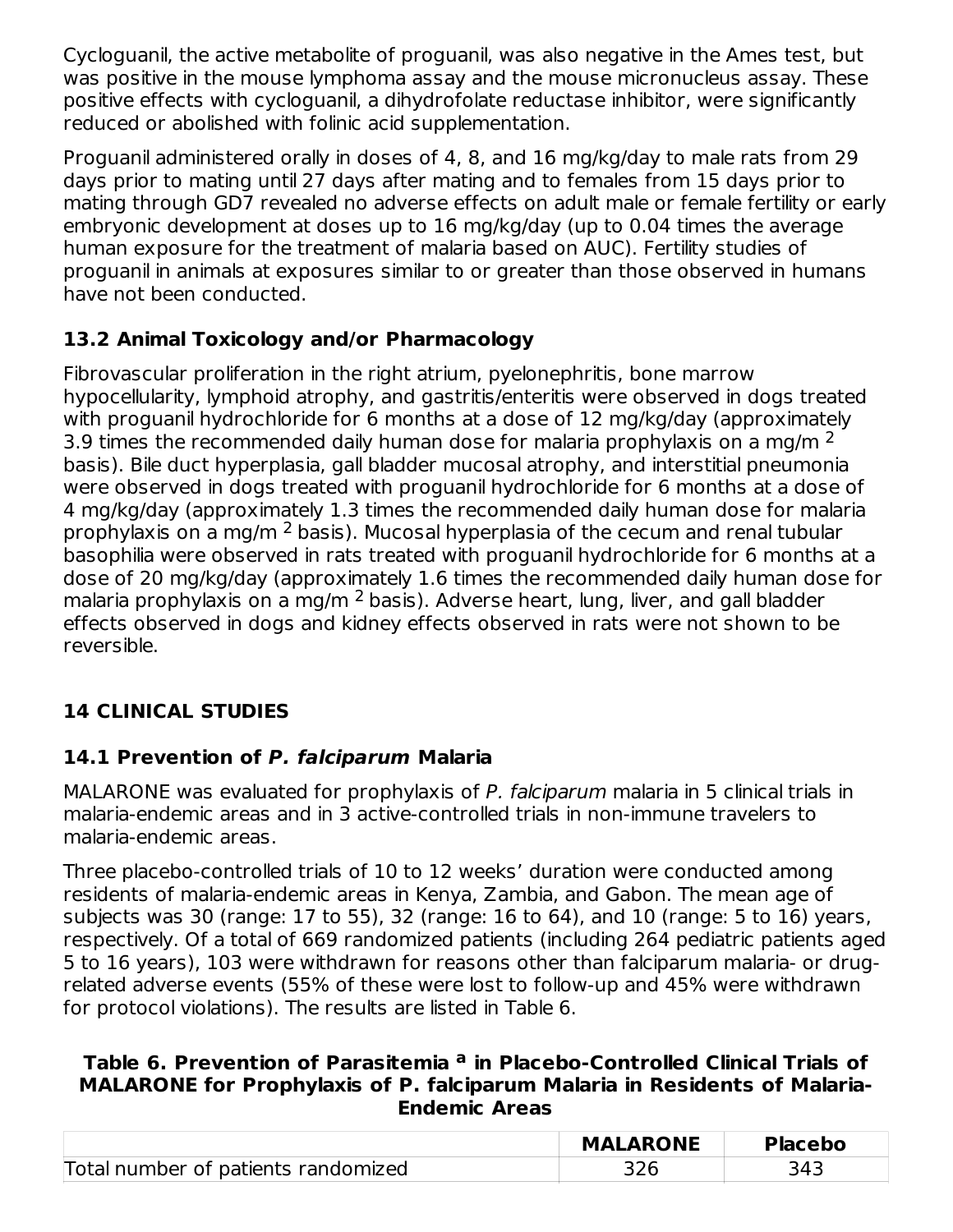| Failed to complete study                                                                   |  | 46 |  |  |  |
|--------------------------------------------------------------------------------------------|--|----|--|--|--|
| Developed parasitemia (P. falciparum)                                                      |  |    |  |  |  |
| <sup>a</sup> Free of parasitemia during the 10- to 12-week period of prophylactic therapy. |  |    |  |  |  |

In another study, 330 Gabonese pediatric patients (weighing 13 to 40 kg and aged 4 to 14 years) who had received successful open-label radical cure treatment with artesunate, were randomized to receive either MALARONE (dosage based on body weight) or placebo in a double-blind fashion for 12 weeks. Blood smears were obtained weekly and any time malaria was suspected. Nineteen of the 165 children given MALARONE and 18 of 165 patients given placebo withdrew from the study for reasons other than parasitemia (primary reason was lost to follow-up). One out of 150 evaluable patients (<1%) who received MALARONE developed P. falciparum parasitemia while receiving prophylaxis with MALARONE compared with 31 (22%) of the 144 evaluable placebo recipients.

In a 10-week study in 175 South African subjects who moved into malaria-endemic areas and were given prophylaxis with 1 MALARONE tablet daily, parasitemia developed in 1 subject who missed several doses of medication. Since no placebo control was included, the incidence of malaria in this study was not known.

Two active-controlled trials were conducted in non-immune travelers who visited a malaria-endemic area. The mean duration of travel was 18 days (range: 2 to 38 days). Of a total of 1,998 randomized patients who received MALARONE or controlled drug, 24 discontinued from the study before follow-up evaluation 60 days after leaving the endemic area. Nine of these were lost to follow-up, 2 withdrew because of an adverse experience, and 13 were discontinued for other reasons. These trials were not large enough to allow for statements of comparative efficacy. In addition, the true exposure rate to P. falciparum malaria in both trials is unknown. The results are listed in Table 7.

|                                                                  | <b>MALARONE</b> | <b>Mefloquine</b> | Chloroquine<br>plus<br><b>Proguanil</b> |
|------------------------------------------------------------------|-----------------|-------------------|-----------------------------------------|
| Total number of randomized patients who<br>received study drug   | 1,004           | 483               | 511                                     |
| Failed to complete study                                         | 14              |                   |                                         |
| Developed parasitemia (P. falciparum)                            |                 |                   | っ                                       |
| a Free of parasitemia during the period of prophylactic therapy. |                 |                   |                                         |

#### **Table 7. Prevention of Parasitemia in Active-Controlled Clinical Trials of a MALARONE for Prophylaxis of P. falciparum Malaria in Non-Immune Travelers**

A third randomized, open-label study was conducted which included 221 otherwise healthy pediatric patients (weighing  $\geq$ 11 kg and aged 2 to 17 years) who were at risk of contracting malaria by traveling to an endemic area. The mean duration of travel was 15 days (range: 1 to 30 days). Prophylaxis with MALARONE ( $n = 110$ , dosage based on body weight) began 1 or 2 days before entering the endemic area and lasted until 7 days after leaving the area. A control group ( $n = 111$ ) received prophylaxis with chloroquine/proguanil dosed according to WHO guidelines. No cases of malaria occurred in either group of children. However, the study was not large enough to allow for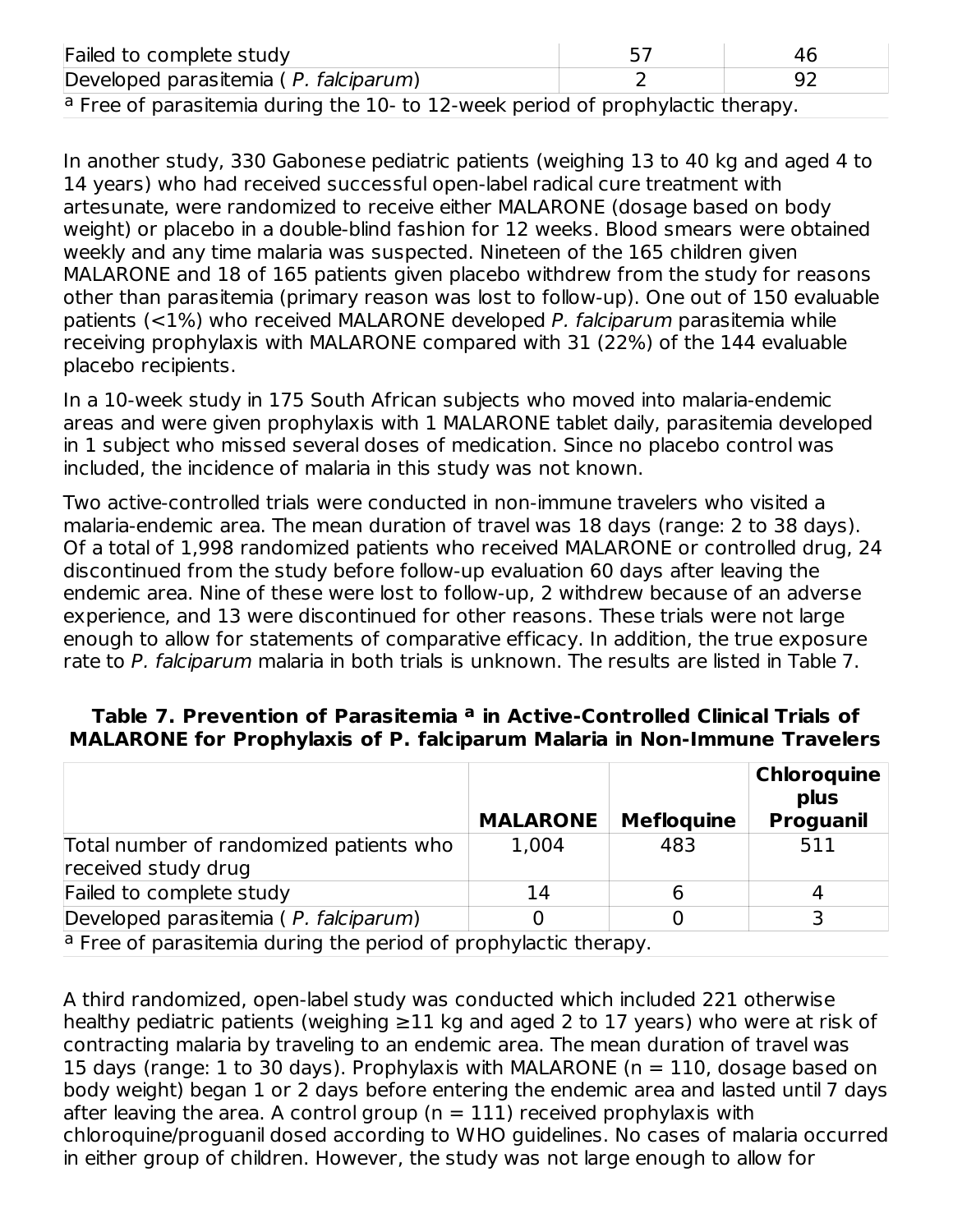statements of comparative efficacy. In addition, the true exposure rate to P. falciparum malaria in this study is unknown.

### Causal Prophylaxis

In separate trials with small numbers of volunteers, atovaquone and proguanil hydrochloride were independently shown to have causal prophylactic activity directed against liver-stage parasites of P. falciparum. Six patients given a single dose of atovaquone 250 mg 24 hours prior to malaria challenge were protected from developing malaria, whereas all 4 placebo-treated patients developed malaria.

During the 4 weeks following cessation of prophylaxis in clinical trial participants who remained in malaria-endemic areas and were available for evaluation, malaria developed in 24 of 211 (11.4%) subjects who took placebo and 9 of 328 (2.7%) who took MALARONE. While new infections could not be distinguished from recrudescent infections, all but 1 of the infections in patients treated with MALARONE occurred more than 15 days after stopping therapy. The single case occurring on Day 8 following cessation of therapy with MALARONE probably represents a failure of prophylaxis with MALARONE.

The possibility that delayed cases of P. falciparum malaria may occur sometime after stopping prophylaxis with MALARONE cannot be ruled out. Hence, returning travelers developing febrile illnesses should be investigated for malaria.

### **14.2 Treatment of Acute, Uncomplicated P. falciparum Malaria Infections**

In 3 Phase 2 clinical trials, atovaquone alone, proguanil hydrochloride alone, and the combination of atovaquone and proguanil hydrochloride were evaluated for the treatment of acute, uncomplicated malaria caused by P. falciparum. Among 156 evaluable patients, the parasitological cure rate (elimination of parasitemia with no recurrent parasitemia during follow-up for 28 days) was 59/89 (66%) with atovaquone alone, 1/17 (6%) with proguanil hydrochloride alone, and 50/50 (100%) with the combination of atovaquone and proguanil hydrochloride.

MALARONE was evaluated for treatment of acute, uncomplicated malaria caused by P. falciparum in 8 Phase 3 randomized, open-label, controlled clinical trials  $(N = 1,030)$ enrolled in both treatment groups). The mean age of subjects was 27 years and 16% were children 12 years and younger; 74% of subjects were male. Evaluable patients included those whose outcomes at 28 days were known. Among 471 evaluable patients treated with the equivalent of 4 MALARONE tablets once daily for 3 days, 464 had a sensitive response (elimination of parasitemia with no recurrent parasitemia during follow-up for 28 days) (Table 8). Seven patients had a response of RI resistance (elimination of parasitemia but with recurrent parasitemia between 7 and 28 days after starting treatment). In these trials, the response to treatment with MALARONE was similar to treatment with the comparator drug in 4 trials.

#### **Table 8. Parasitological Response in 8 Clinical Trials of MALARONE for Treatment of P. falciparum Malaria**

|              | <b>MALARONE</b> <sup>a</sup> |                          | Comparator       |             |
|--------------|------------------------------|--------------------------|------------------|-------------|
|              |                              | $\%$                     |                  |             |
|              |                              | Evaluable   Sensitive    | <b>Evaluable</b> |             |
| <b>Study</b> |                              | <b>Patients Response</b> | <b>Patients</b>  | % Sensitive |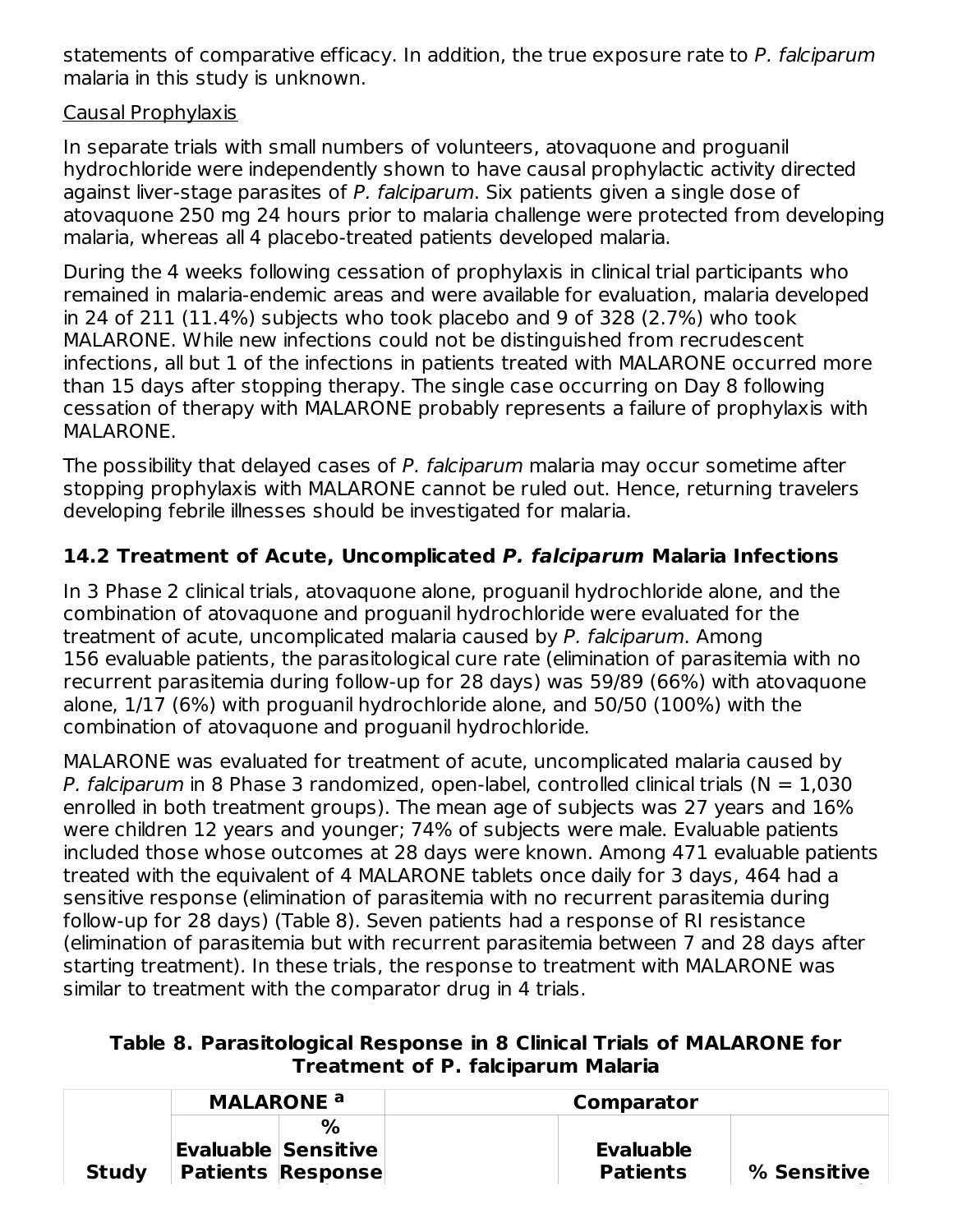| <b>Site</b>         | (n) | b      | Drug(s)                             | (n)      | Response b     |
|---------------------|-----|--------|-------------------------------------|----------|----------------|
| Brazil              | 74  | 98.6%  | Quinine and<br>tetracycline         | 76       | 100.0%         |
| Thailand            | 79  | 100.0% | Mefloquine                          | 79       | 86.1%          |
| France <sup>c</sup> | 21  | 100.0% | Halofantrine                        | 18       | 100.0%         |
| Kenya c,d           | 81  | 93.8%  | Halofantrine                        | 83       | 90.4%          |
| Zambia              | 80  | 100.0% | Pyrimethamine/<br>sulfadoxine (P/S) | 80       | 98.8%          |
| Gabon <sup>c</sup>  | 63  | 98.4%  | Amodiaguine                         | 63       | 81.0%          |
| Philippines         | 54  | 100.0% | Chloroquine (Cq)<br>Cq and P/S      | 23<br>32 | 30.4%<br>87.5% |
| Peru                | 19  | 100.0% | Chloroquine<br>P/S                  | 13       | 7.7%<br>100.0% |

 $a$  MALARONE = 1,000 mg atovaquone and 400 mg proguanil hydrochloride (or equivalent based on body weight for patients weighing ≤40 kg) once daily for 3 days. <sup>b</sup> Elimination of parasitemia with no recurrent parasitemia during follow-up for 28 days. <sup>c</sup> Patients hospitalized only for acute care. Follow-up conducted in outpatients. <sup>d</sup> Study in pediatric patients aged 3 to 12 years.

When these 8 trials were pooled and 2 additional trials evaluating MALARONE alone (without a comparator arm) were added to the analysis, the overall efficacy (elimination of parasitemia with no recurrent parasitemia during follow-up for 28 days) in 521 evaluable patients was 98.7%.

The efficacy of MALARONE in the treatment of the erythrocytic phase of non-falciparum malaria was assessed in a small number of patients. Of the 23 patients in Thailand infected with P. vivax and treated with atovaquone/proguanil hydrochloride 1,000 mg/400 mg daily for 3 days, parasitemia cleared in 21 (91.3%) at 7 days. Parasite relapse occurred commonly when P. vivax malaria was treated with MALARONE alone. Relapsing malarias including P. vivax and P. ovale require additional treatment to prevent relapse.

The efficacy of MALARONE in treating acute uncomplicated P. falciparum malaria in children weighing  $\geq$ 5 and <11 kg was examined in an open-label, randomized trial conducted in Gabon. Patients received either MALARONE (2 or 3 MALARONE pediatric tablets once daily depending upon body weight) for 3 days ( $n = 100$ ) or amodiaguine (10 mg/kg/day) for 3 days ( $n = 100$ ). In this study, the MALARONE tablets were crushed and mixed with condensed milk just prior to administration. An adequate clinical response (elimination of parasitemia with no recurrent parasitemia during follow-up for 28 days) was obtained in 95% (87/92) of the evaluable pediatric patients who received MALARONE and in 53% (41/78) of those evaluable who received amodiaquine. A response of RI resistance (elimination of parasitemia but with recurrent parasitemia between 7 and 28 days after starting treatment) was noted in 3% and 40% of the patients, respectively. Two cases of RIII resistance (rising parasite count despite therapy) were reported in the patients receiving MALARONE. There were 4 cases of RIII in the amodiaquine arm.

### **16 HOW SUPPLIED/STORAGE AND HANDLING**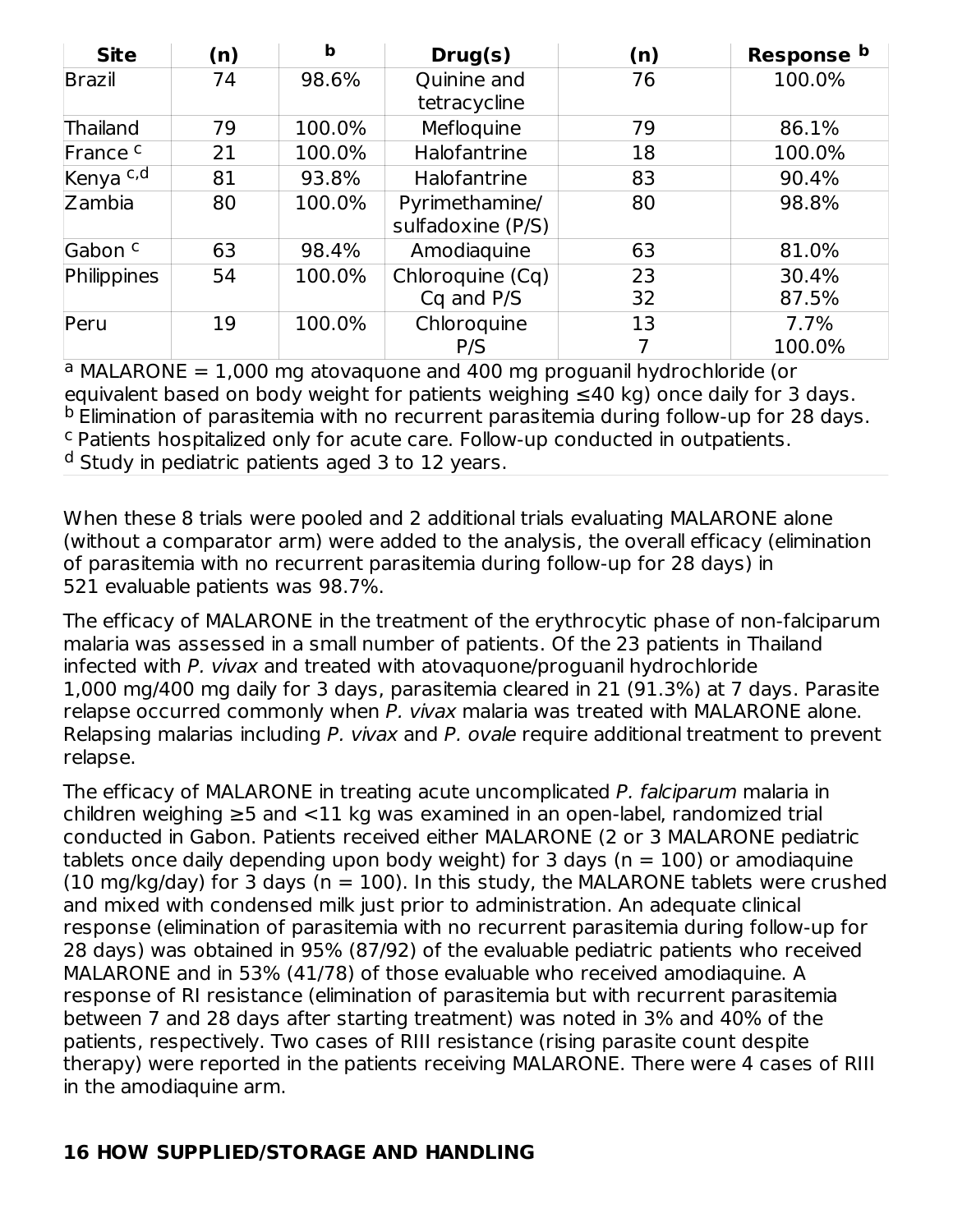MALARONE tablets, containing 250 mg atovaquone and 100 mg proguanil hydrochloride.

• Bottle of 20 tablets (NDC 55289-747-20).

### Storage Conditions

Store at 25°C (77°F). Temperature excursions are permitted to 15° to 30°C (59° to 86°F) (see USP Controlled Room Temperature).

### **17 PATIENT COUNSELING INFORMATION**

Patients should be instructed:

- to take MALARONE at the same time each day with food or a milky drink.
- to take a repeat dose of MALARONE if vomiting occurs within 1 hour after dosing.
- to take a dose as soon as possible if a dose is missed, then return to their normal dosing schedule. However, if a dose is skipped, the patient should not double the next dose.
- that rare serious adverse events such as hepatitis, severe skin reactions, neurological events, and hematological events have been reported when MALARONE was used for the prophylaxis or treatment of malaria.
- to consult a healthcare professional regarding alternative forms of prophylaxis if prophylaxis with MALARONE is prematurely discontinued for any reason.
- that protective clothing, insect repellents, and bed nets are important components of malaria prophylaxis.
- that no chemoprophylactic regimen is 100% effective; therefore, patients should seek medical attention for any febrile illness that occurs during or after return from a malaria-endemic area and inform their healthcare professional that they may have been exposed to malaria.
- that falciparum malaria carries a higher risk of death and serious complications in pregnant women than in the general population. Pregnant women anticipating travel to malarious areas should discuss the risks and benefits of such travel with their physicians.

Trademark is owned by or licensed to the GSK group of companies.

Distributed by:

GlaxoSmithKline Research Triangle Park, NC 27709

©2022 GSK group of companies or its licensor.

MLR:10PI

# **PRINCIPAL DISPLAY PANEL**

### **MALARONE**

# **(atovaquone and proguanil HCl)**

# **Tablets**

Each tablet contains **250 mg** atovaquone and **100 mg** proguanil HCl.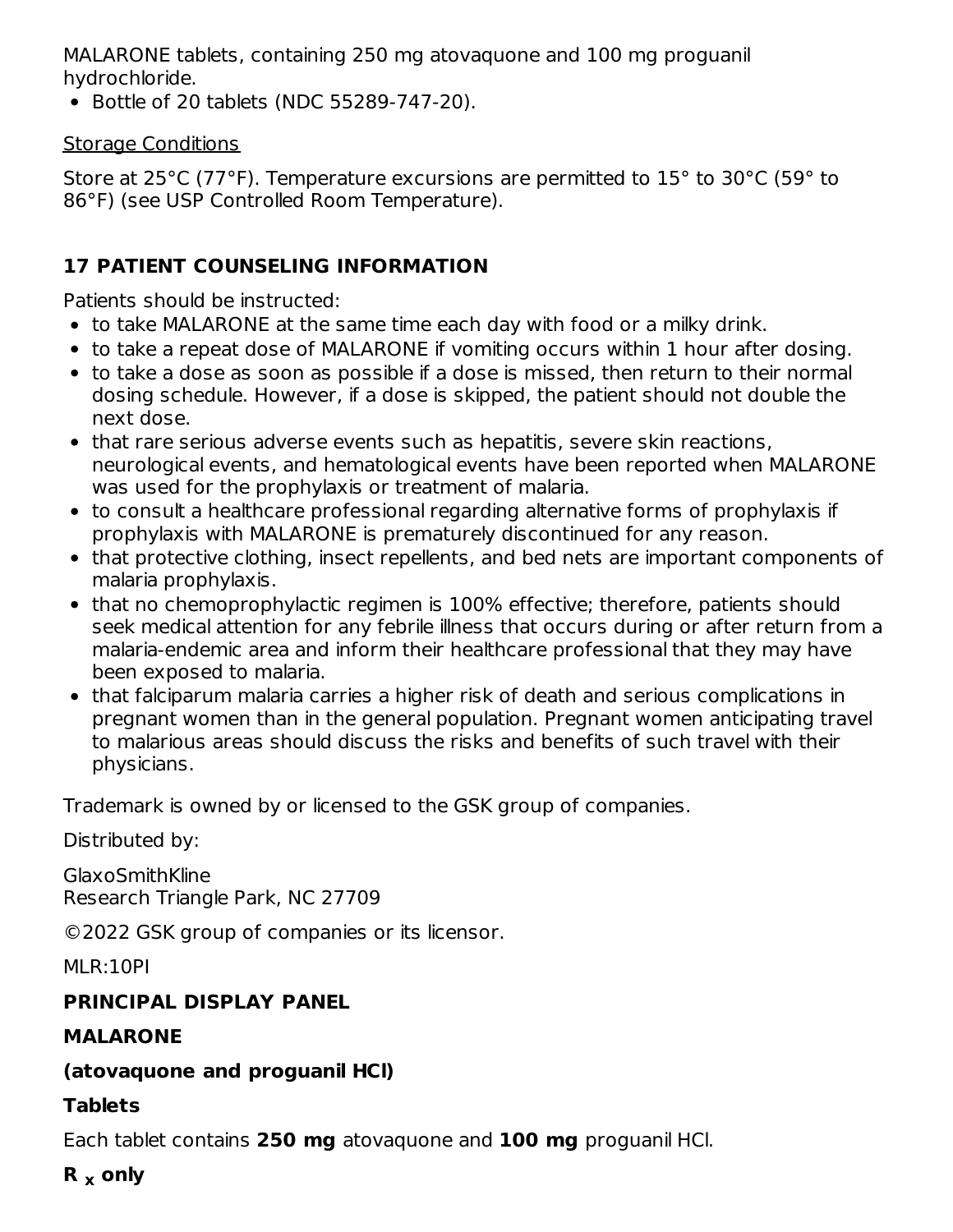

### **MALARONE**

atovaquone and proguanil hydrochloride tablet, film coated

| <b>Product Information</b>     |                                   |                       |                                  |  |  |  |
|--------------------------------|-----------------------------------|-----------------------|----------------------------------|--|--|--|
| <b>Product Type</b>            | HUMAN PRESCRIPTION<br><b>DRUG</b> | Item Code<br>(Source) | NDC:55289-747(NDC:0173-<br>0675) |  |  |  |
| <b>Route of Administration</b> | ORAL                              |                       |                                  |  |  |  |

| <b>Active Ingredient/Active Moiety</b>                                      |                                   |                  |  |  |  |  |  |
|-----------------------------------------------------------------------------|-----------------------------------|------------------|--|--|--|--|--|
| <b>Ingredient Name</b>                                                      | <b>Basis of Strength</b>          | Strength         |  |  |  |  |  |
| ATOVAQUONE (UNII: Y883P1Z2LT) (ATOVAQUONE - UNII:Y883P1Z2LT)                | <b>ATOVAQUONE</b>                 | 250 mg           |  |  |  |  |  |
| PROGUANIL HYDROCHLORIDE (UNII: R71Y86M0WT) (PROGUANIL -<br>UNII:S61K3P7B2V) | PROGUANIL<br><b>HYDROCHLORIDE</b> | $100 \text{ mg}$ |  |  |  |  |  |

| <b>Inactive Ingredients</b>                                             |                 |  |  |  |  |  |
|-------------------------------------------------------------------------|-----------------|--|--|--|--|--|
| <b>Ingredient Name</b>                                                  | <b>Strength</b> |  |  |  |  |  |
| LOW-SUBSTITUTED HYDROXYPROPYL CELLULOSE, UNSPECIFIED (UNII: 2165RE0K14) |                 |  |  |  |  |  |
| <b>MAGNESIUM STEARATE (UNII: 70097M6I30)</b>                            |                 |  |  |  |  |  |
| MICROCRYSTALLINE CELLULOSE (UNII: OP1R32D61U)                           |                 |  |  |  |  |  |
| <b>POLOXAMER 188 (UNII: LOA7B6G8IG)</b>                                 |                 |  |  |  |  |  |
| <b>POVIDONE K30 (UNII: U7250WY32X)</b>                                  |                 |  |  |  |  |  |
| <b>SODIUM STARCH GLYCOLATE TYPE A POTATO (UNII: 5856 3G2A2)</b>         |                 |  |  |  |  |  |